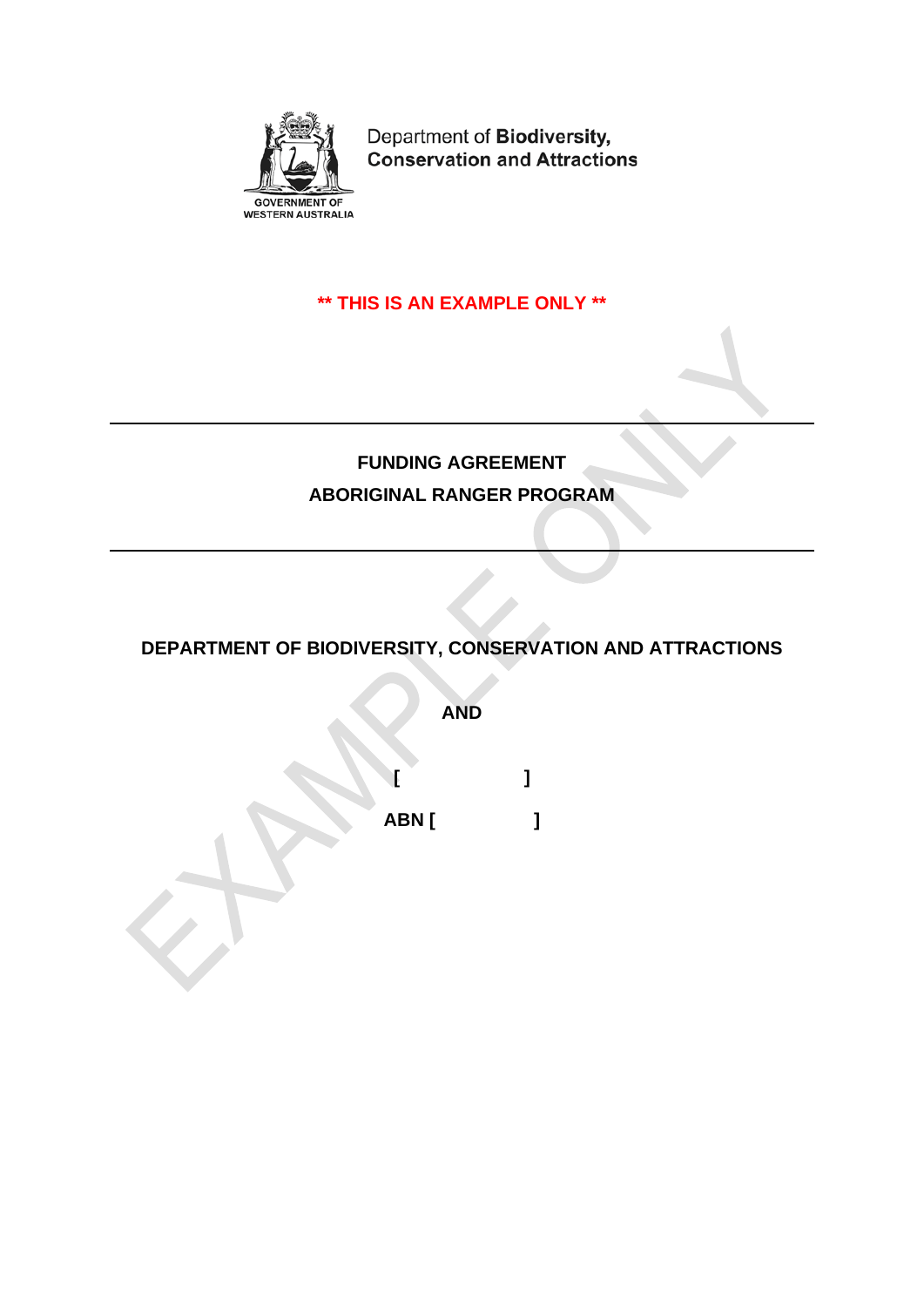## **TABLE OF CONTENTS**

|               | <b>RECITALS</b>                                                                                              | 4  |
|---------------|--------------------------------------------------------------------------------------------------------------|----|
|               | <b>OPERATIVE PART</b>                                                                                        | 4  |
| $\mathbf 1$ . | <b>DEFINITIONS AND INTERPRETATION</b>                                                                        | 4  |
| 2.            | <b>RECIPIENT'S REPRESENTATIONS AND WARRANTIES</b>                                                            | 8  |
| 3.            | <b>SCOPE OF THIS AGREEMENT</b>                                                                               | 9  |
| 4.            | <b>OBLIGATIONS OF RECIPIENT</b>                                                                              | 10 |
| 5.            | <b>EVALUATION OR AUDIT RIGHTS</b>                                                                            | 13 |
| 6.            | <b>CONTACT OFFICERS</b>                                                                                      | 13 |
| 7.            | <b>REPAYMENT AND RETENTION OF THE FUNDING</b>                                                                | 13 |
| 8.            | <b>LIMITATION OF LIABILITY</b>                                                                               | 13 |
| 9.            | <b>INSURANCE AND INDEMNITY</b>                                                                               | 13 |
| 10.           | <b>FREEDOM OF INFORMATION ACT 1992, FINANCIAL</b><br><b>MANAGEMENT ACT 2006 AND AUDITOR GENERAL ACT 2006</b> | 14 |
| 11.           | <b>INTELLECTUAL PROPERTY</b>                                                                                 | 14 |
| 12.           | <b>NOTICES</b>                                                                                               | 15 |
| 13.           | <b>DEFAULT AND TERMINATION</b>                                                                               | 16 |
| 14.           | <b>GOODS AND SERVICES TAX (GST)</b>                                                                          | 16 |
| 15.           | <b>WAIVER</b>                                                                                                | 16 |
| 16.           | <b>ENTIRE AGREEMENT</b>                                                                                      | 17 |
| 17.           | <b>ASSIGNMENT</b>                                                                                            | 17 |
| 18.           | <b>VARIATION</b>                                                                                             | 17 |
| 19.           | <b>RIGHTS AND REMEDIES</b>                                                                                   | 17 |
| 20.           | <b>LOCAL PRODUCTS AND SERVICES</b>                                                                           | 17 |
|               | 21. GOVERNING LAW                                                                                            | 17 |
|               | 22. ACCESS TO LAND                                                                                           | 17 |
|               | 23. SCHEDULES                                                                                                | 18 |
|               | <b>SCHEDULE 1 - CONTACT OFFICERS</b>                                                                         | 19 |

Aboriginal Ranger Program **–** Funding Agreement – between ## and the Department of Biodiversity, Conservation and Attractions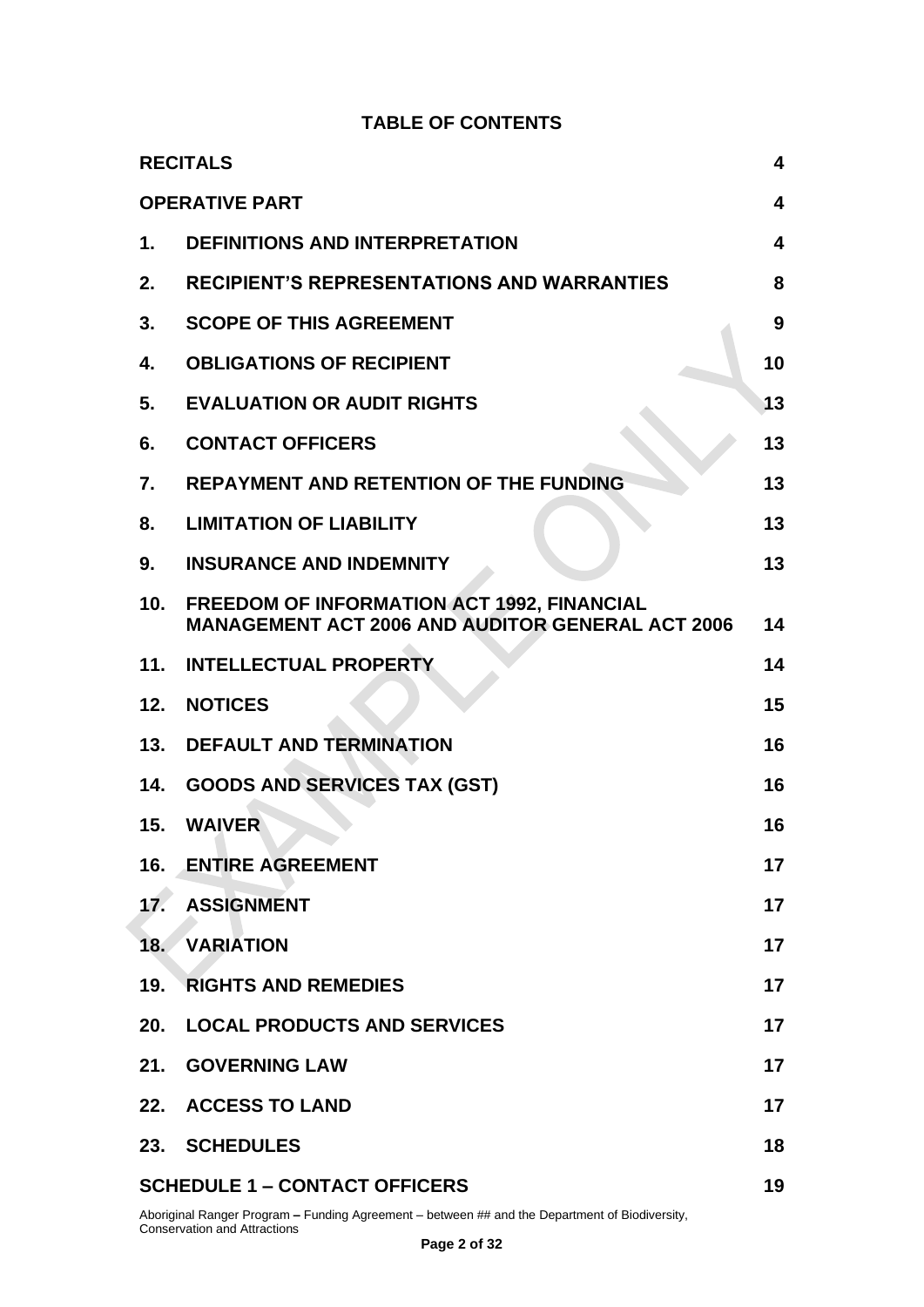| <b>SCHEDULE 2 - FINANCIAL REPORT</b>                            | 20 |
|-----------------------------------------------------------------|----|
| <b>SCHEDULE 3 - PROJECT REPORT</b>                              | 21 |
| <b>SCHEDULE 4 - ABORIGINAL RANGER PROGRAM PROJECT DETAILS22</b> |    |
| <b>SCHEDULE 5 - ACCOUNTS, REPORTING AND ACQUITTAL</b>           | 29 |
| <b>SCHEDULE 6 - PAYMENT OF THE FUNDING</b>                      | 31 |
| <b>EXECUTION OF THIS AGREEMENT</b>                              | 32 |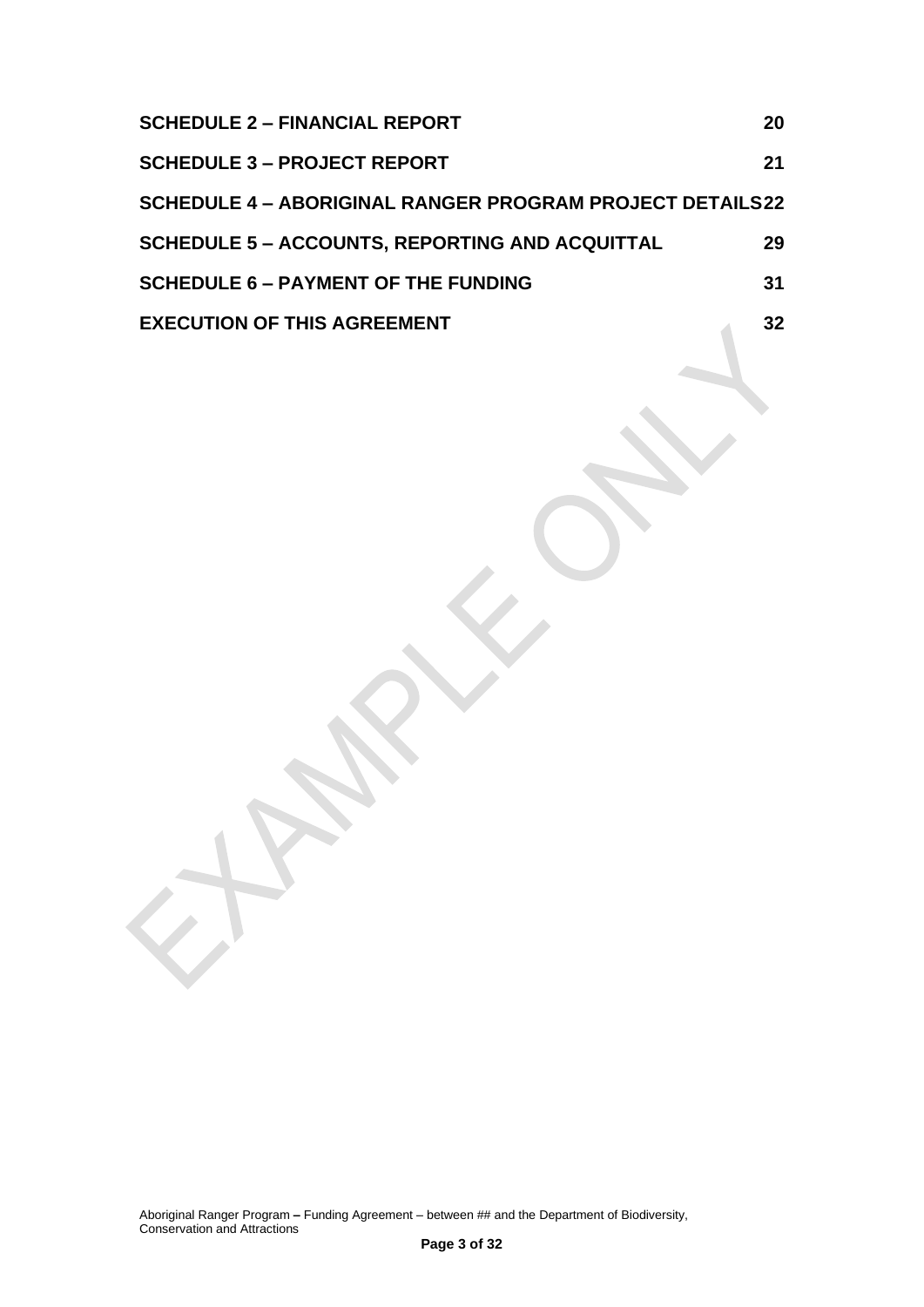THIS Agreement is made on the day of **the age of the set of the set of the set of the set of the set of the set of the set of the set of the set of the set of the set of the set of the set of the set of the set of the set** 

## **BETWEEN:**

**The State of Western Australia ("State") acting through the Department of Biodiversity, Conservation and Attractions, of 17 Dick Perry Avenue, Technology Park, Western Precinct KENSINGTON WA 6151 ("Department")**

#### **AND**

**[ ] ("Recipient"), of [insert address]**

## <span id="page-3-0"></span>**RECITALS**

- A. The Aboriginal Ranger Program is funded by the State of Western Australia with the objectives of:
	- a. working with Aboriginal communities to develop and implement a successful and sustainable Aboriginal Ranger employment program to provide new jobs, protect the environment and provide social and economic benefits to Aboriginal people in regional and remote areas.
	- b. providing training for Aboriginal people to develop their skills in conservation and land management to better meet the demand for ranger work.
	- c. scaling up and expanding the Aboriginal Ranger Program by leveraging funds from other State and Commonwealth agencies, industry and philanthropic groups.
	- d. increasing Aboriginal ranger employment within the Department that is additional, but complementary, to the Aboriginal Ranger Program.
- B. The Recipient has applied to the State for funding to undertake initiatives consistent with the Aboriginal Ranger Program's objectives and the State has agreed to provide funding subject to the terms and conditions of this Agreement.
- C. The Department and the Recipient each have responsibilities relating to the successful delivery of the Aboriginal Ranger Program referred to in this Agreement.

## <span id="page-3-1"></span>**OPERATIVE PART**

## **THE PARTIES AGREE as follows:**

#### <span id="page-3-2"></span>**1. DEFINITIONS AND INTERPRETATION**

#### **1.1 Definitions**

In this Agreement, unless repugnant to the context:

**Aboriginal Ranger Program** means the program of that name described in the Recitals hereto.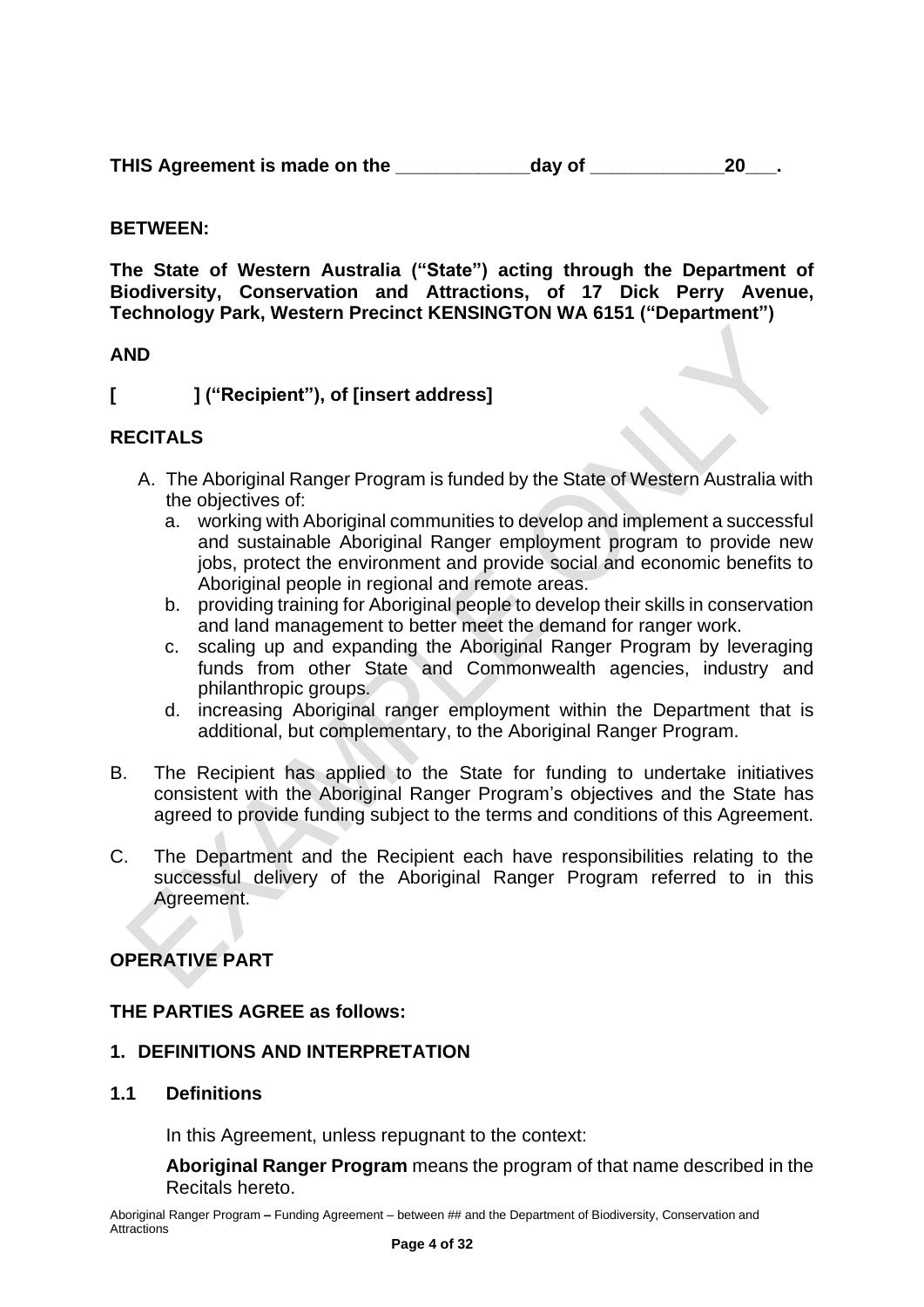**Agreement** means this Funding Agreement, including its recitals and any schedules or annexures.

**Acquittal** occurs when the Department has advised the Recipient that the reports and financial information provided by the Recipient in accordance with Schedule 5 are satisfactory.

**Approved Annual Project Plan** means an annual Project Plan, inclusive of an annual Project budget, to be submitted to and approved by the Department.

**Approved Budget** (or any like expression) means any budget of the Recipient to spend or commit money, as approved in writing by the State.

**Approved Funds** means the funding approved by the Department and set out in Schedule 4.

**Auditor** means a Registered Company Auditor or a member of the Institute of Chartered Accountants in Australia, of the National Institute of Chartered Accountants, or the Australian Society of Certified Practicing Accountants and who is independent of the Recipient.

**Auditor General** means the Auditor General for the State of Western Australia.

**Business Day** means a day, not being a Saturday, Sunday or public holiday, on which banks are open for general banking business in Western Australia.

**Commencement Date** means the execution date of this Agreement.

**Commonwealth** means Commonwealth of Australia.

**Department** means Department of Biodiversity, Conservation and Attractions.

**Evaluation or Audit** includes to audit, examine, investigate, inspect, review or evaluate.

**Funding** means the amount specified in Schedule 4, including any interest accrued on that amount.

**Insolvency Event** means the happening of any of these events:

- a. an order is made, or an application is made to a court for an order, that a body corporate be wound up; or
- b. except to reconstruct or amalgamate while solvent, a body corporate:
	- (i) is wound up or dissolved; or
	- (ii) resolves to wind itself up or otherwise dissolve itself, or gives notice of intention to do so; or
	- (iii) enters into, or resolves to enter into, any form of formal or informal arrangement for the benefit of all or any class of its creditors, including a scheme of arrangement, deed of company arrangement, compromise or composition with, or assignment for the benefit of, all or any class of its creditors; or
- c. a liquidator or provisional liquidator is appointed (whether or not under an order), or an application is made to a court for an order, or a meeting is convened or a resolution is passed, to make such an appointment, in respect of a body corporate; or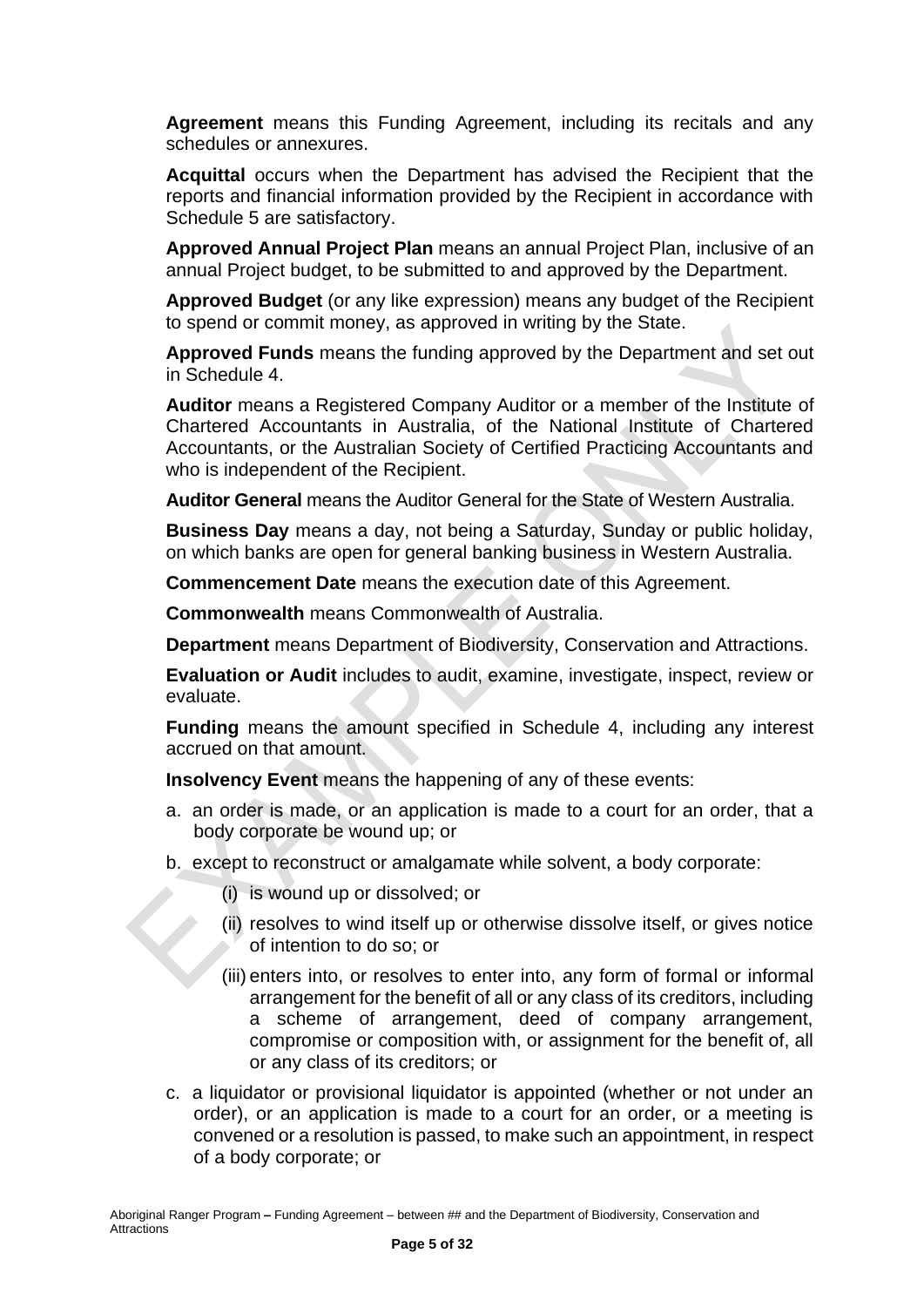- d. a receiver, manager, receiver and manager, trustee, administrator, controller (as defined in section 9 of the *Corporations Act 2001* (Cth)) or similar officer is appointed, or an application is made to a court for an order, or a meeting is convened, or a resolution is passed, to make such an appointment, in respect of a body corporate; or
- e. any step is taken to enforce security over, or a distress, attachment, execution or other similar process is levied, enforced or served out against, any asset or undertaking of a body corporate; or
- f. the process of any court or authority is invoked against a body corporate, or any asset or undertaking of a body corporate, to enforce any judgment or order for the payment or money or the recovery of any property; or
- g. a body corporate:
	- (i) takes any step to obtain protection, or is granted protection, from its creditors under any applicable legislation; or
	- (ii) stops or suspends payment of all, or a class of, its debts; or
	- (iii) is, or is taken by any applicable legislation to be, or states that it is, or makes a statement from which it may be reasonably deduced that it is:
		- (a) insolvent or unable to pay its debts when they fall due; or
		- (b) the subject of an event described in section 459C(2)(b) or section 585 of the *Corporations Act 2001* (Cth); or
	- (iv) is taken to have failed to comply with a statutory demand as a result of the operation of section 459F(1) of the *Corporations Act 2001* (Cth); or
	- (v) ceases, or threatens to cease, to carry on all or a material part of its business; or
- h. a person becomes an insolvent under administration as defined in section 9 of the *Corporations Act 2001* (Cth) or action is taken that could result in that event; or
- i. anything analogous or having a similar effect to any of the events specified above happens under the law of any applicable jurisdiction.

**Leverage Funding** is the additional financial or in-kind contributions obtained for the Project from other sources which are in addition to the State's Funding specified in schedule 4.

**Milestones** means the milestones, activities, outputs, outcomes and performance measures howsoever expressly or impliedly set out in Schedule 4.

**Moral Rights** has the same meaning as in the *Copyright Act 1968* (Cth).

**Native Title Party** as defined in the *Native Title Act 1993* (Cth).

**Obligation** means obligation under this Agreement.

**Party** means each of the Department or the Recipient as the context requires, and **Parties** means both of them.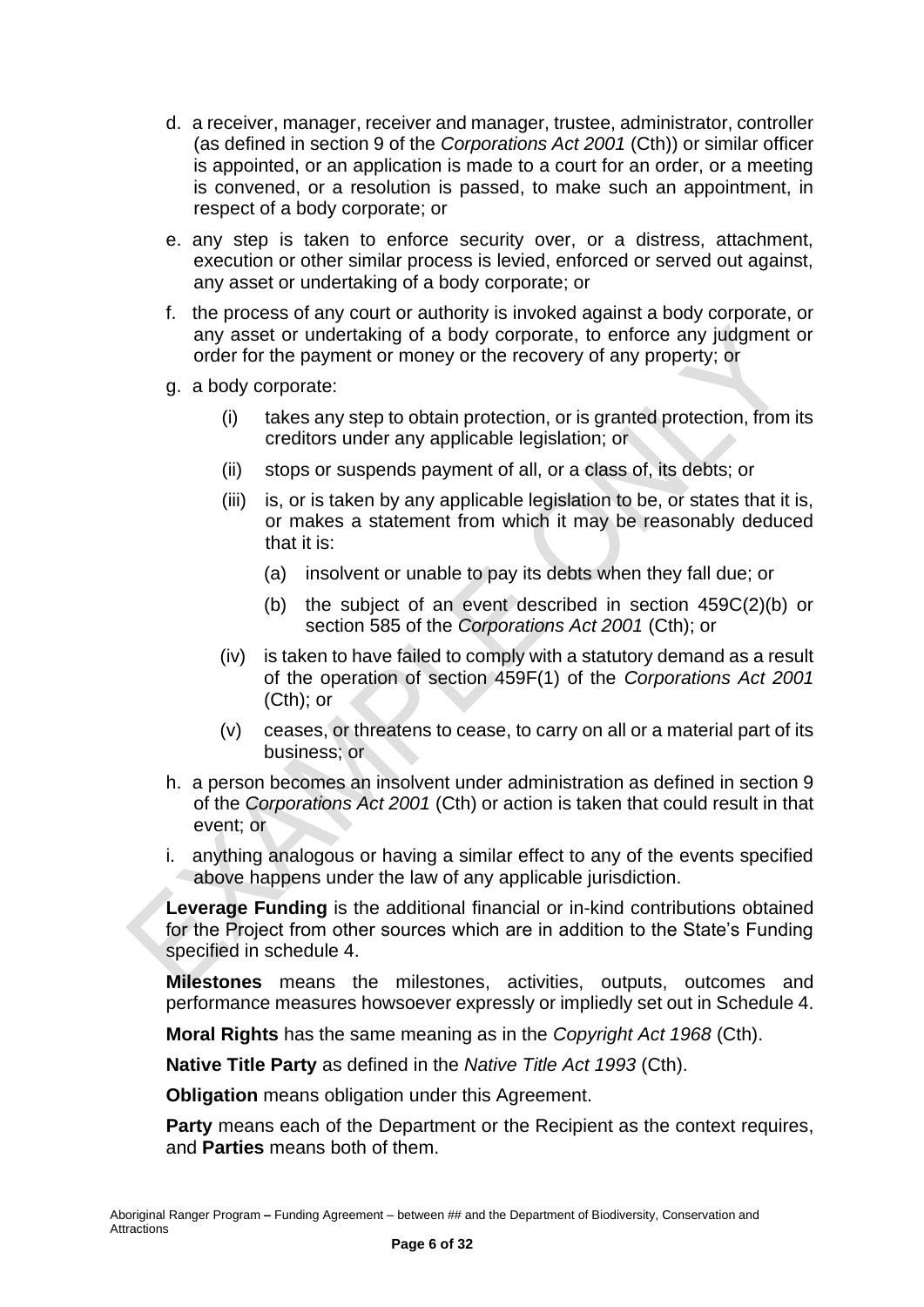**Project** means the initiative or activities funded for the Purpose described in Schedule 4.

**Project Completion Date** means that date for completion of the Project as specified in, or ascertainable from, Schedule 4.

**Provision** means any term, condition, undertaking, promise, obligation, representation or warranty of or under this Agreement.

**Purpose** means the purpose of carrying out the Project.

**Registered Company Auditor** means a person who is, for the time being, registered as an auditor or taken to be registered as an auditor under Part 9.2 of the *Corporations Act 2001* of the Commonwealth.

**Schedule** means any schedule to, and forming part of, this Agreement.

**Special Conditions** means any terms and conditions specified as such in Schedule 4.

**State** means the State of Western Australia.

**Term** means the currency of this Agreement.

#### **1.2 Interpretation**

In this Agreement unless the context otherwise requires:

- (a) words importing the singular include the plural and vice versa;
- (b) words importing any gender include the other genders;
- (c) references to persons include corporations;
- (d) references to a person include the legal personal representatives, successors and assigns of that person;
- (e) a reference to a statute, ordinance, code, or other law includes regulations, by-laws, rules and other statutory instruments under it for the time being in force and consolidations, amendments, re-enactments, or replacements of any of them (whether of the same or any other legislative authority having jurisdiction);
- (f) references to this Agreement or any other instrument include this Agreement or other instrument as varied or replaced, and notwithstanding any change in the identity of the Parties;
- (g) references to writing include any mode of representing or reproducing words in tangible and permanently visible form, and include e-mail and facsimile transmission;
- (h) an Obligation incurred in favour of two or more persons is enforceable by them jointly and severally;
- (i) if a word or a phrase is defined, other parts of speech and grammatical forms of that word or phrase have corresponding meanings;
- (j) references to this Agreement include its recitals, schedules and annexures;
- (k) headings are inserted for ease of reference only and are to be ignored in construing this Agreement;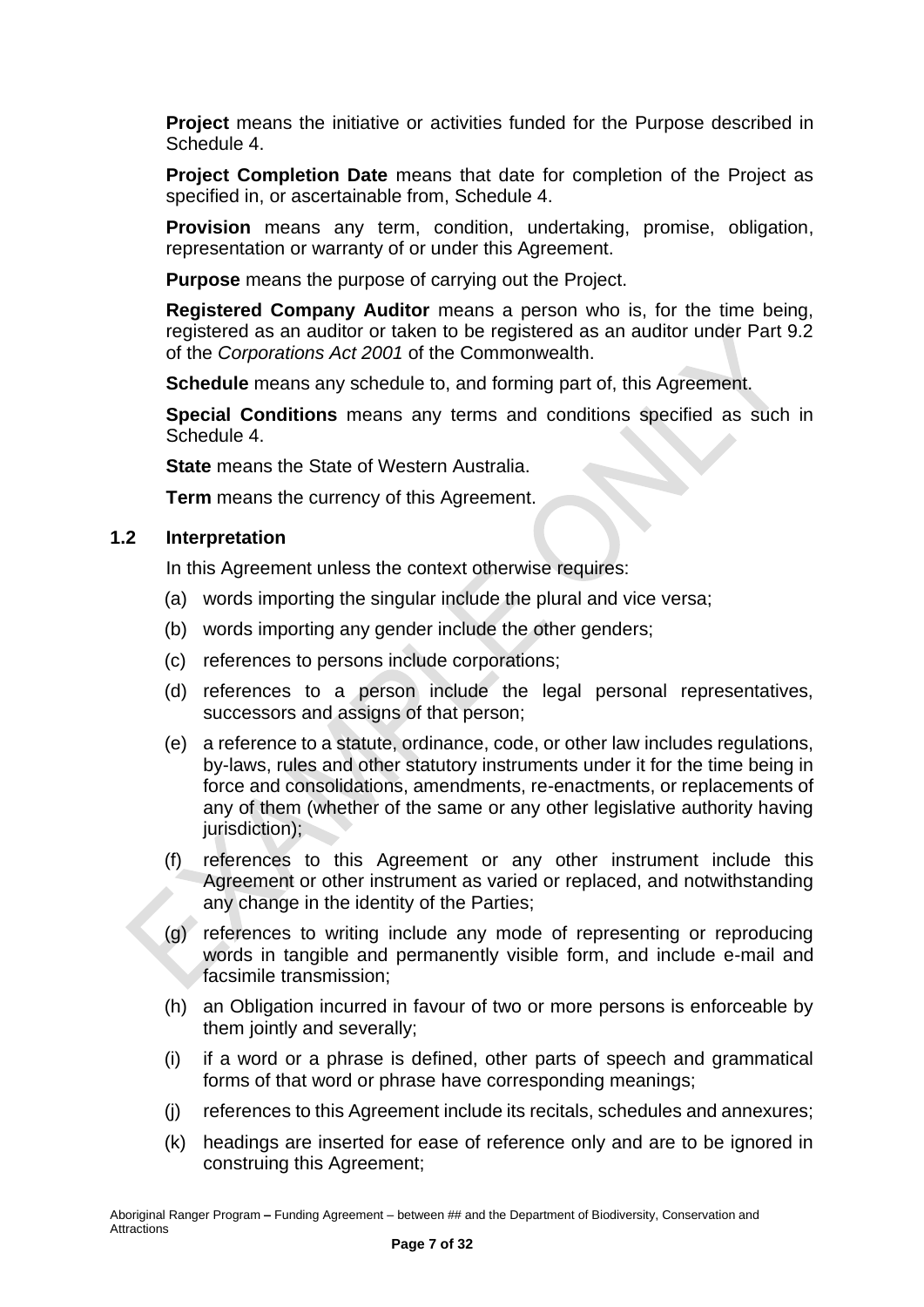- (l) references to time are local time in Perth, Western Australia;
- (m) where time is to be reckoned from a day or event, that day or the day of that event is to be included;
- (n) references to currency are to Australian currency unless otherwise stated;
- (o) no rule of construction applies to the disadvantage of a Party on the basis that the Party put forward this Agreement or any part thereof;
- (p) a reference to any thing is a reference to the whole and each part of it, and a reference to a group of persons is a reference to all of them collectively, to any two or more of them collectively and to each of them individually but nothing herein means that part performance of an obligation amounts to full performance thereof;
- (q) when the day or last day for doing an act is not a Business Day, then the day or last day for doing the act will be the directly preceding Business Day;
- (r) if the word "including" or "includes" is used, the words, "without limitation" are taken to immediately follow; and
- (s) the phrases "described in", "set out" and "specified in" shall all read as if the words "expressly or impliedly" appeared immediately before them.

#### <span id="page-7-0"></span>**2. RECIPIENT'S REPRESENTATIONS AND WARRANTIES**

The Recipient represents and warrants that:

- (a) the Project (including but not limited to any land management activities) will provide a benefit to the Native Title Party or where native title is not claimed or has been determined not to exist, the Aboriginal group/s with traditional rights and interests in the area over which the Project will take place;
- (b) the Project is supported by the Native Title Party, or where native title is not claimed or has been determined not to exist, the Aboriginal group/s with traditional rights and interests in the area over which the Project will take place;
- (c) it has authority to enter into and observe its Obligations under this Agreement;
- (d) its Obligations under this Agreement are valid and binding and are enforceable against the Recipient in accordance with their terms;
- (e) all authorisations, registrations, consents, approvals, licences and permits which are or will be required in connection with the performance by the Recipient of its Obligations under this Agreement have been or will be obtained or effected and are or will be and will remain in force and effect for as long as necessary;
- (f) there is no litigation, arbitration or administrative proceedings currently taking place, pending or threatened against the Recipient which could have a materially adverse effect on the Recipient's ability to perform any Obligation under this Agreement;
- (g) to the best of the Recipient's knowledge, information and belief, the Recipient is not in default or breach under a law, regulation, official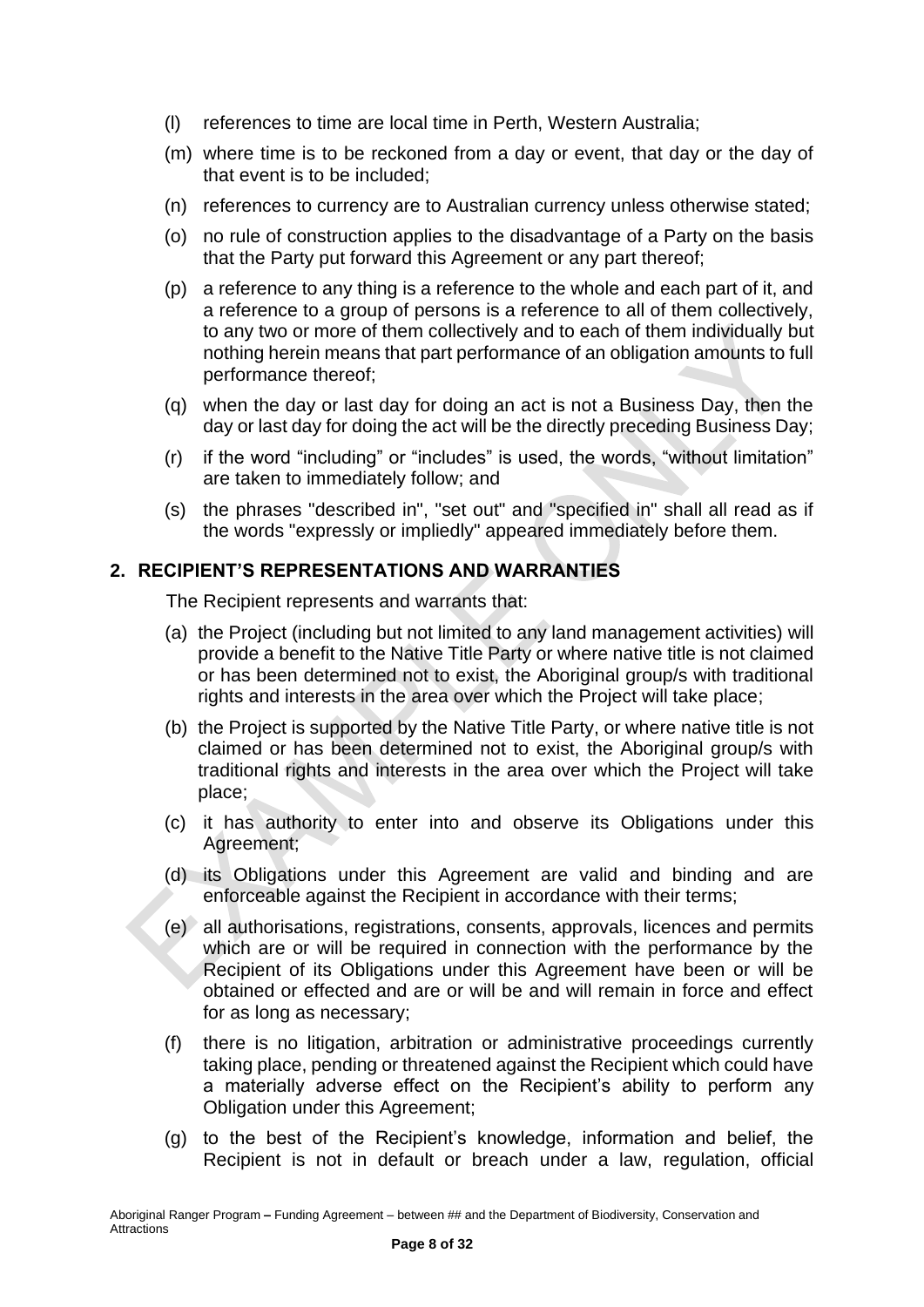directive, instrument, undertaking or obligation materially affecting it and /or its ability to perform any Obligation under this Agreement;

- (h) this Agreement and performance under it does not violate its constituent documents, any law, regulation or government order or decree or any consent, registration, approval, licence or permit or any agreement, order or award binding on the Recipient;
- (i) it is unaware of any act, matter, thing or circumstance by reason of which it would be unable to perform any Obligation under this Agreement;
- (j) all information provided by or on behalf of the Recipient to the Department relating to the Recipient 's affairs, the Project and this Agreement are true, accurate and complete in all material respects and, without limiting this clause, all financial information provided by or on behalf of the Recipient to the Department is, in all material respects, a true, fair and accurate statement of its financial position as at the date of preparation of the information; and
- (k) it has, after diligent inquiry and investigation, fully disclosed to the Department all information which could reasonably be regarded as material to the State's decision to enter into this Agreement.

## <span id="page-8-0"></span>**3. SCOPE OF THIS AGREEMENT**

- (a) The Recipient shall:
	- (i) carry out all aspects of the Project and perform all aspects of the Purpose in a competent, diligent, satisfactory and professional manner, and to a high standard;
	- (ii) comply with this Agreement (including to achieve the Milestones);
	- (iii) provide and procure appropriate funding and other resources, including staff with the capacity to meet its Obligations;
	- (iv) provide leverage with wider stakeholders to facilitate strong stakeholder ownership and involvement where required in the Project; and
	- (v) seek to facilitate additional financial investment in the Project.
	- (b) The Department shall:
		- (i) pay to the Recipient the Funding in the manner set out in Schedule 4 and Schedule 6; and
		- (ii) indemnify and keep indemnified the Recipient for any liability for GST and any related penalty or interest charge that may arise from a statement of GST payable on the supply for which the Department issues a recipientcreated tax invoice under this Agreement.
	- (c) The Recipient must:
		- (i) notify the Department of legal proceedings, arbitration or administrative proceedings or debt recovery actions pending or threatened against the Recipient as soon as practicable after the institution of those proceedings or that debt recovery action;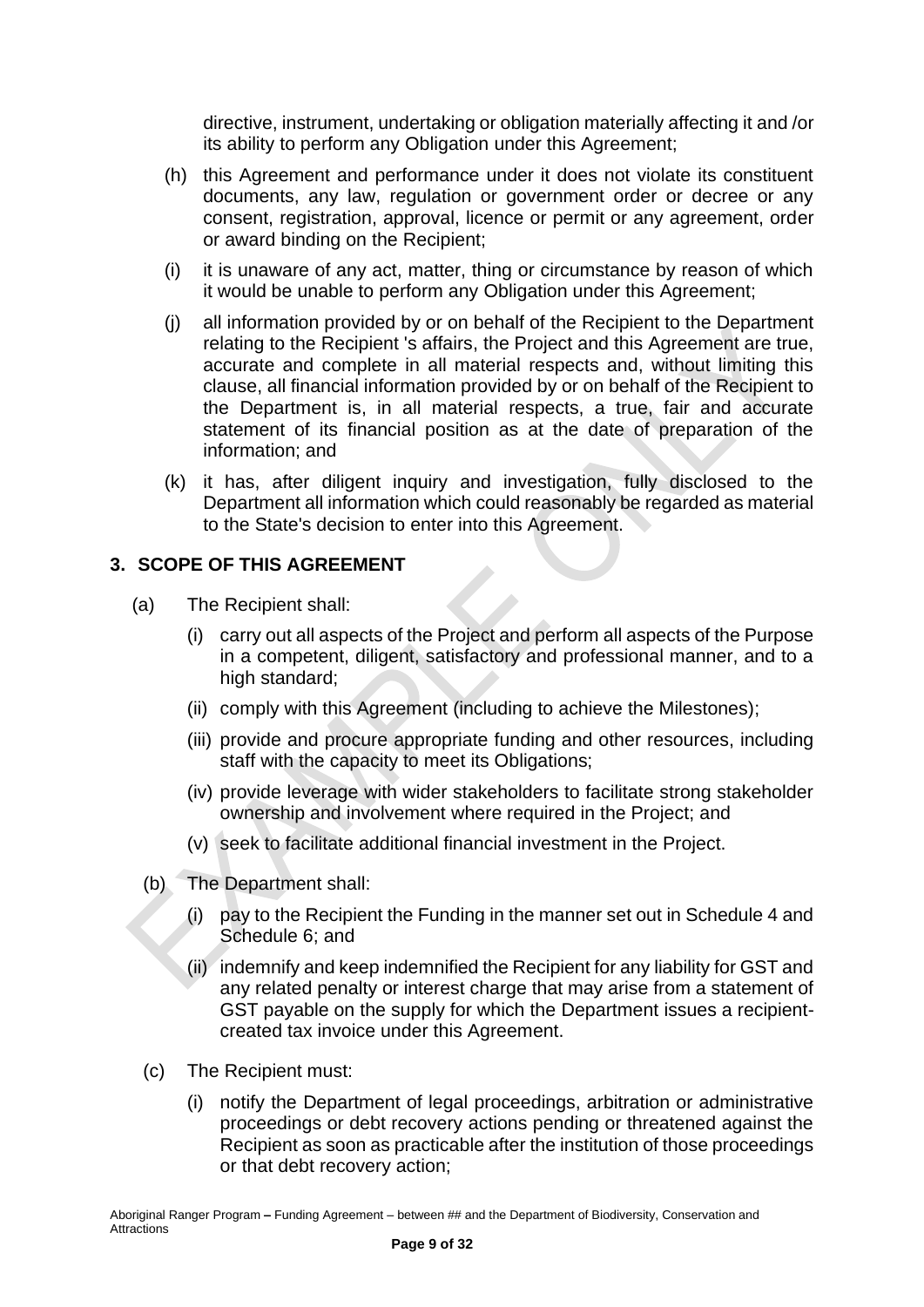- (ii) notify the Department immediately if the Recipient is in breach of any law, receives an audit qualification, or is under scrutiny through an inquiry or decree or any consent, registration, approval, licence or permit or agreement, order or award binding on the Recipient;
- (iii) notify the Department immediately if the Recipient becomes aware of any fraud or corruption with regards to the Project or the Funding;
- (iv) keep and maintain accurate, complete, up-to-date, properly detailed written records of income, expenditure, work, activities, progress, setbacks, problems and business and commercial arrangements and dealings in relation to either or both of this Agreement and the Project, and promptly provide the Department with information or documentation (relating in any way to the Project or this Agreement) requested by the Department. The Recipient will ensure that all such information or documentation (as the case may be) is accurate, complete, up-to-date, properly detailed and not in any way misleading or deceptive; and
- (v) establish a separate interest-bearing bank account in its name and which it controls solely for expenditure of the Funding and other financial Leverage Funding. The Recipient must report any interest accrued to the Department and all interest accrued is to be retained for the purposes of the Funding.

## <span id="page-9-0"></span>**4. OBLIGATIONS OF RECIPIENT**

## **4.1 Use of Funding**

The Recipient will use the Funds and any Leverage Funding for the carrying out of the Project in accordance with this Agreement and any approved budget, and expend such funds by the Project Completion Date. All such expenditure must be effected in a commercially prudent, sensible and reasonable manner. Furthermore, the Recipient shall properly comply with and deliver all Milestones in accordance with Schedule 4.

#### **4.2 No Changes**

The Recipient will not make any material changes to the Project, Project Completion Date, or any agreed budget without the prior written consent of the Department, which consent may be withheld at the Department's discretion.

#### **4.3 No Endorsement**

The Recipient agrees that nothing in this Agreement constitutes an endorsement by the Department of any goods or services provided by the Recipient.

#### **4.4 Communications and Publicity**

(a) The Recipient must obtain the Department's written approval before making any public communications (media releases; pre-arranged media interviews; responses to media questions; publications, signage, articles, newsletters and other literary works; public awareness campaigns, displays, educational programs and activities, etc), or organising or being involved in media events relating to the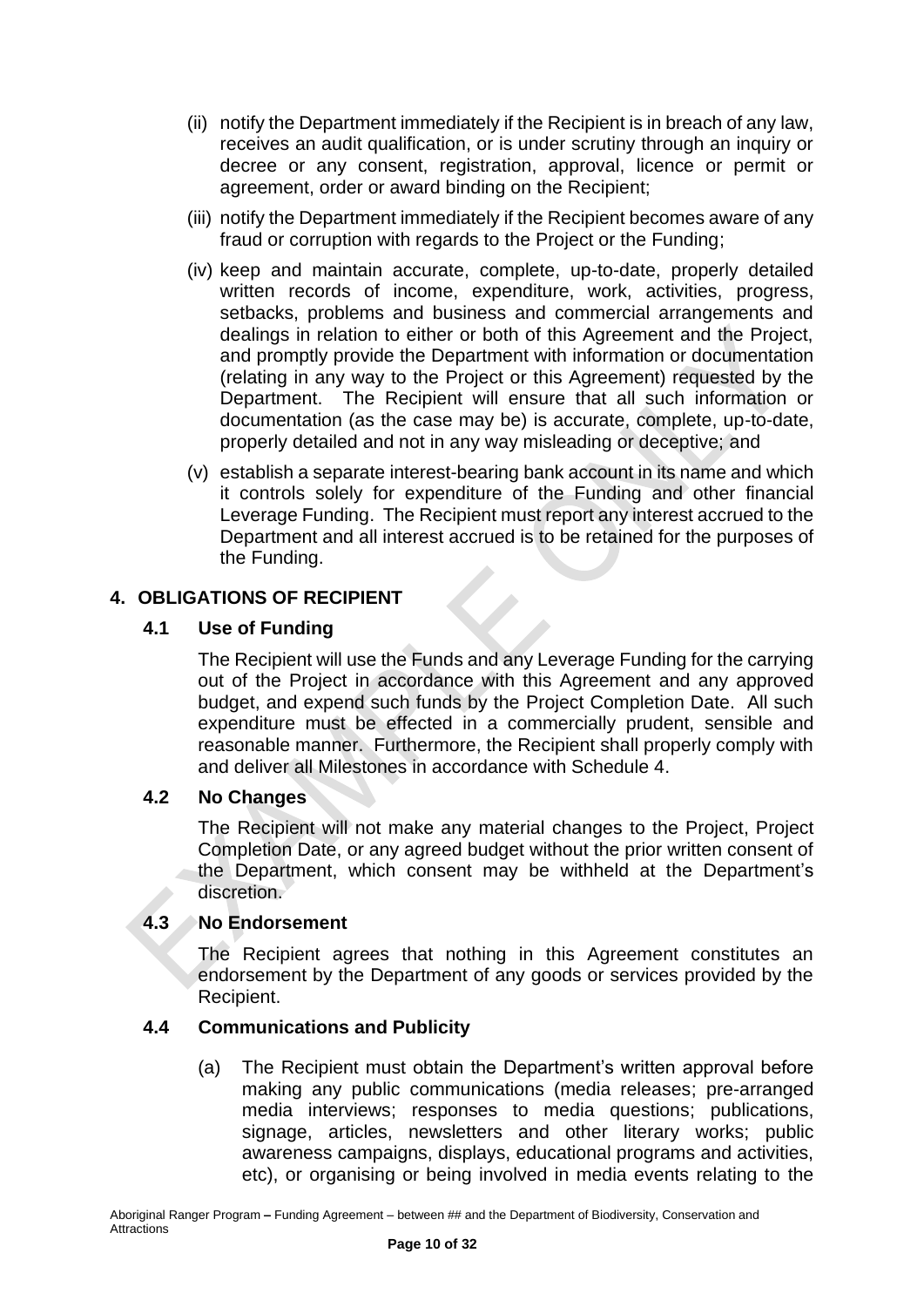Project or this Agreement, the sole or predominant purpose of which is to publish, promote or market the existence or details of this Project..

- (b) The Aboriginal Ranger Program must be acknowledged at relevant fora, conferences, and project launches where the Project is promoted.
- (c) The Recipient agrees to notify the Department of any potential media opportunities in relation to project achievements or work on country and agrees to provide updates and information on initiatives as they are about to happen.
- (d) The Parties shall:
	- (i) work cooperatively at the senior management and officer levels, including responding to requests for approvals or permissions for public communications in an appropriate timeframe;
	- (ii) maintain open communication, both formal and informal, to progress the objectives of this Agreement;
	- (iii) share information and knowledge as practicable; and
	- (iv) advise any shared stakeholders about arrangements between the Parties.
- (e) The Recipient agrees to Department staff accessing their worksites and/or activities to photograph and/or film events as they naturally evolve, and to interviewing nominated Recipient staff on camera. Photographs and/or video, audio and interview notes will be used for the purpose of promoting the Program to the community subject to approvals via agreed protocols.
- (f) The Department will only access worksites and/or activities for filming, interviewing and/or photography by prior arrangement with, and consent of, the Recipient.
- (g) Following any filming, interviewing or photography on country, the Department will provide the Recipient with the names of Aboriginal people who participated in the interviews, filming or photography. If it is no long appropriate for such persons to appear in photographs or video, the Recipient must notify the Department.
- (h) The Department will be the custodian and final editor of photographs and/or videos that it collects and seek written permission from the Recipient prior to publishing them in a variety of ways including, but not limited to: online and printed newsletters, magazines, reports and other materials; department websites, social media platforms; Ministerial/Government of Western Australia online and printed information; and electronic and printed external third party media outlets. The Department agrees to publish the photographs and/or videos only for the purposes of promoting the Project and the Aboriginal Ranger Program.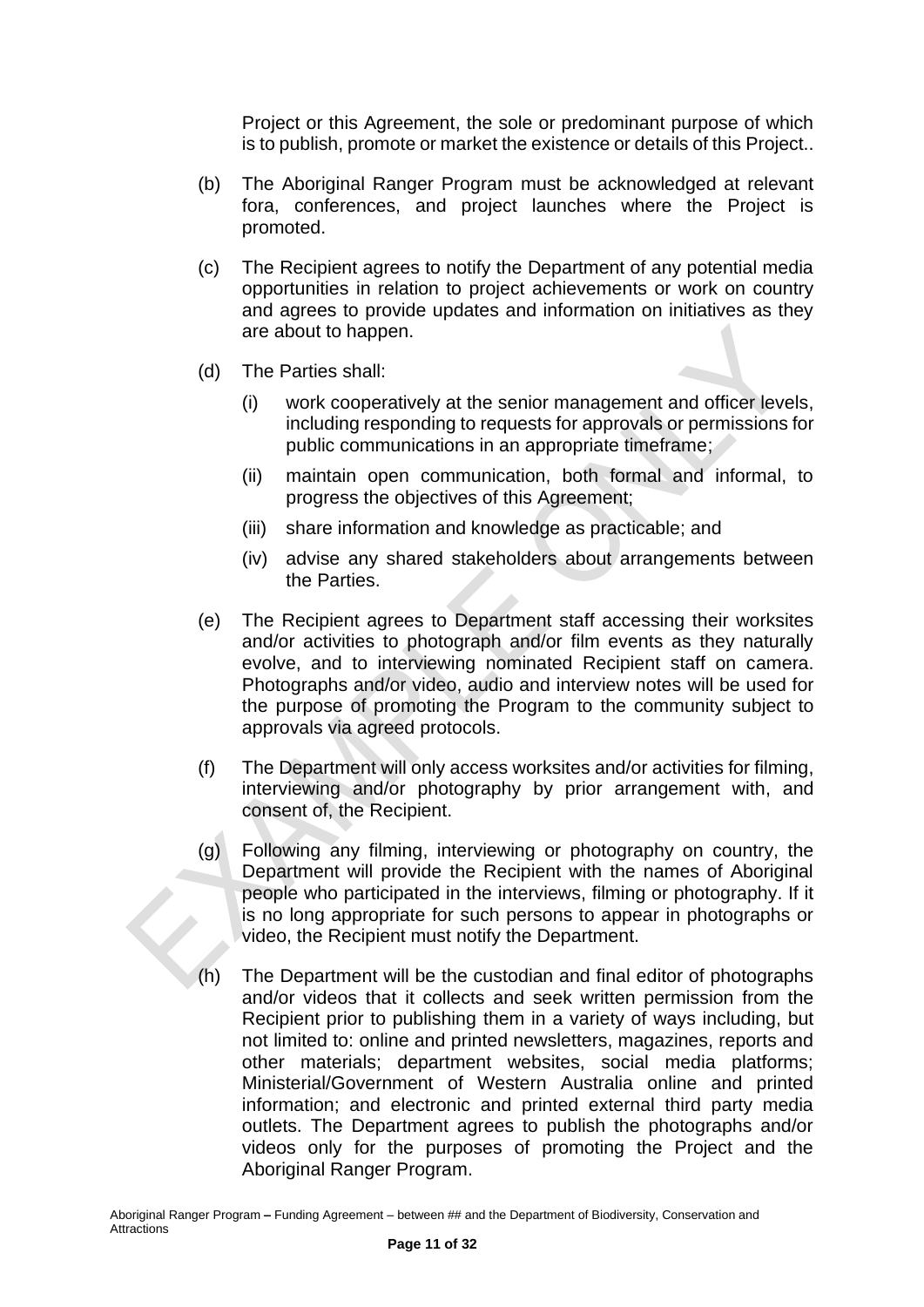(i) The timing of the publishing of any photographs, interviews and/or video will be at the Department's discretion, however the Department will as a courtesy advise the Recipient prior to publication.

## **4.5 Accounts, Reporting and Acquittal**

- (a) The Recipient will provide the Department with the reports detailed in Schedule 5 and any other reports or information as reasonably determined from time to time by the Department, until the completion of the Project and the release of its Obligations.
- (b) The reports should be substantially in the form of the templates provided by the Department or as otherwise notified.
- (c) The Recipient agrees, at no cost during the term of the project, to participate in a case study assessment of the Project if required by the Department, which will include formal and informal interviews, audio recordings and written notes of interviews.

## **4.6 General Undertakings of the Recipient**

The Recipient must:

- (a) at all times duly perform and observe its Obligations and will promptly inform the Department of any occurrence that might adversely affect its ability to do so in a material way;
- (b) undertake its Obligations with integrity, good faith and probity in accordance with good corporate governance practices;
- (c) not, nor attempt to, sell, transfer, assign, mortgage, charge or otherwise dispose of or deal with any of its rights, entitlements and powers or Obligations under this Agreement;
- (d) comply with all State and Commonwealth laws, relevant policies and guidelines, and industry/accounting standards; and
- (e) cooperate fully with the Department in the administration of this Agreement.

## **4.7 Negation of Employment, Partnership and Department**

- (a) The Recipient must not represent itself, and must ensure that its employees, contractors, sub-contractors or agents do not represent themselves, as being an employee, partner or agent of the State or the Department or as otherwise able to bind or represent the State, or Department.
- (b) The Recipient will not, by virtue of this Agreement, be or for any purpose be deemed to be, an employee, partner, or agent of the State or the Department, or have any power or authority to bind or represent the State or the Department.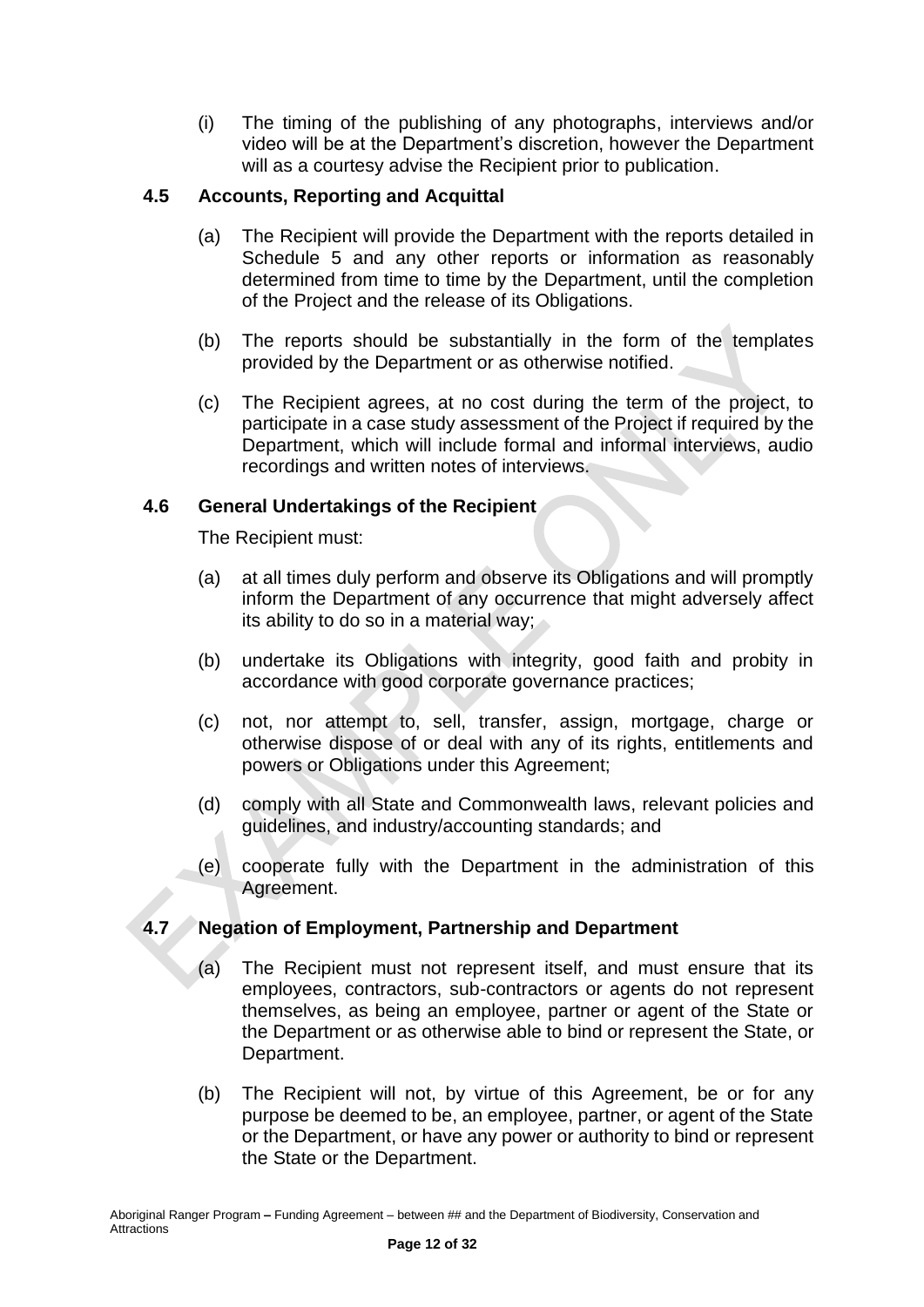## <span id="page-12-0"></span>**5. EVALUATION OR AUDIT RIGHTS**

- (a) The Department may arrange for an Evaluation or Audit to be carried out in respect of the Project. If the Department arranges for an Evaluation or Audit:
	- (i) the Department must notify the Recipient that the Department has arranged or will arrange for an Evaluation or Audit to be carried out; and
	- (ii) the Recipient must allow all persons appointed by the Department to carry out the Evaluation or Audit to have full access to the records, premises, lands in the control or possession of the Recipient for the purpose of carrying out the Evaluation or Audit in respect of the Project and use of Funding.
	- (iii) The Recipient agrees to the Department sharing any information, including the Evaluation or Audit Report with any other State, Territory or Commonwealth government agencies for similar Evaluation or Audit purposes.
- (b) Clause 5 survives the end of this Agreement by five (5) years.

## <span id="page-12-1"></span>**6. CONTACT OFFICERS**

- (a) The Parties agree to appoint Contact Officers. The Contact Officer for each Party is authorised to act for that Party in relation to this Agreement and is the first point of contact for the other Party in relation to any disputes arising under the Agreement.
- (b) The details of each Party's Contact Officer are set out in Schedule 1.
- (c) If a Party changes its Contact Officer that Party will notify the other Party in writing of the new contact details within five (5) Business Days after the change.

## <span id="page-12-2"></span>**7. REPAYMENT AND RETENTION OF THE FUNDING**

At the completion of the Project or the conclusion of this Agreement (whichever occurs first) the Recipient must remit to the Department within twenty (20) Business Days any Funding that the Department has paid and that has not been used or committed in accordance with this Agreement.

## <span id="page-12-3"></span>**8. LIMITATION OF LIABILITY**

The Department shall have no responsibility or liability for the success or otherwise of the Project and is not liable for any losses suffered by the Recipient in undertaking the Project. If the Funding is insufficient for the Recipient to properly meet all of its Obligations, then the Recipient is solely responsible for funding any shortfall.

#### <span id="page-12-4"></span>**9. INSURANCE AND INDEMNITY**

(a) The Recipient shall effect and maintain throughout the Term adequate insurance, with a reputable insurer, to provide cover for the Project undertaken by the Recipient, including Public Liability (in an amount of \$20 million or more) and Workers' Compensation insurances (including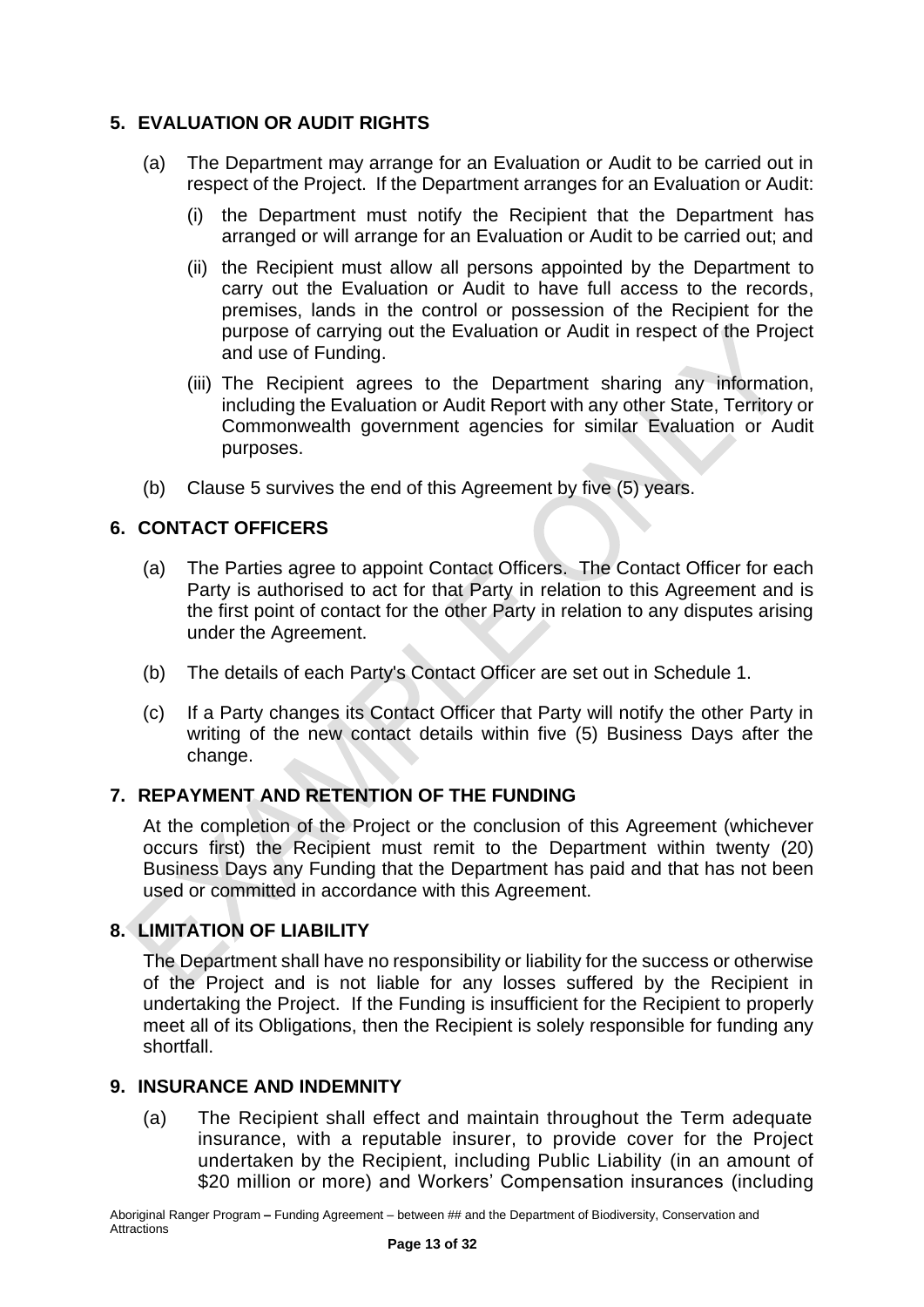at least \$50 million cover for common law liability) and property insurance covering loss of or damage to any equipment that the Recipient provides for use on the Project, for its full replacement value. If the Department requests the Recipient to increase its insurance cover, the Recipient must promptly do so and provide the Department with evidence of the same.

- (b) If and when requested by the Department, the Recipient must provide either or both of the following:
	- (i) A written statement of the applicable insurance cover held by the Recipient; and
	- (ii) A copy of any policy of insurance, a Certificate of Currency, and receipts for premiums in connection with any policy of insurance.
- (c) The Recipient hereby indemnifies and shall keep indemnified the State and the Department and to hold them and their respective officers, employees and agents harmless from and against all reasonably foreseeable damages, losses, liabilities, cost and expenses (including legal fees) claimed, suffered or incurred by the State or the Department or any of their respective officers, employees and agents whether before or after the date of this Agreement to the extent caused by any:
	- (i) breach of any Provision by the Recipient;
	- (ii) act or omission of the Recipient or its employees, contractors, officers or agents; or
	- (iii) breach of a State or Commonwealth law by the Recipient or any of its employees, contractors, officers or agents.
- (d) The Recipient's liability to indemnify and hold harmless the State and the Department under this clause will be reduced proportionately to the extent an act or omission of the State or the Department or their respective officers, employees or agents caused or contributed to the relevant damage, loss, liability, cost or expense.
- (e) This indemnity shall survive expiration or termination of this Agreement.

## <span id="page-13-0"></span>**10. FREEDOM OF INFORMATION ACT 1992, FINANCIAL MANAGEMENT ACT 2006 AND AUDITOR GENERAL ACT 2006**

- (a) This Agreement and information regarding it is subject to the *Freedom of Information Act 1992*. The Department may publicly disclose information in relation to this Agreement, including its terms and the details of the Recipient.
- (b) Despite any express or implied provision of this Agreement to the contrary, the powers and responsibilities of the Auditor General under the *Financial Management Act 2006* and the *Auditor General Act 2006* are not limited or affected by this Agreement. The Recipient must allow the Auditor General, or an authorised representative, to have access to and examine the Recipient's records and information concerning this Agreement.

## <span id="page-13-1"></span>**11. INTELLECTUAL PROPERTY**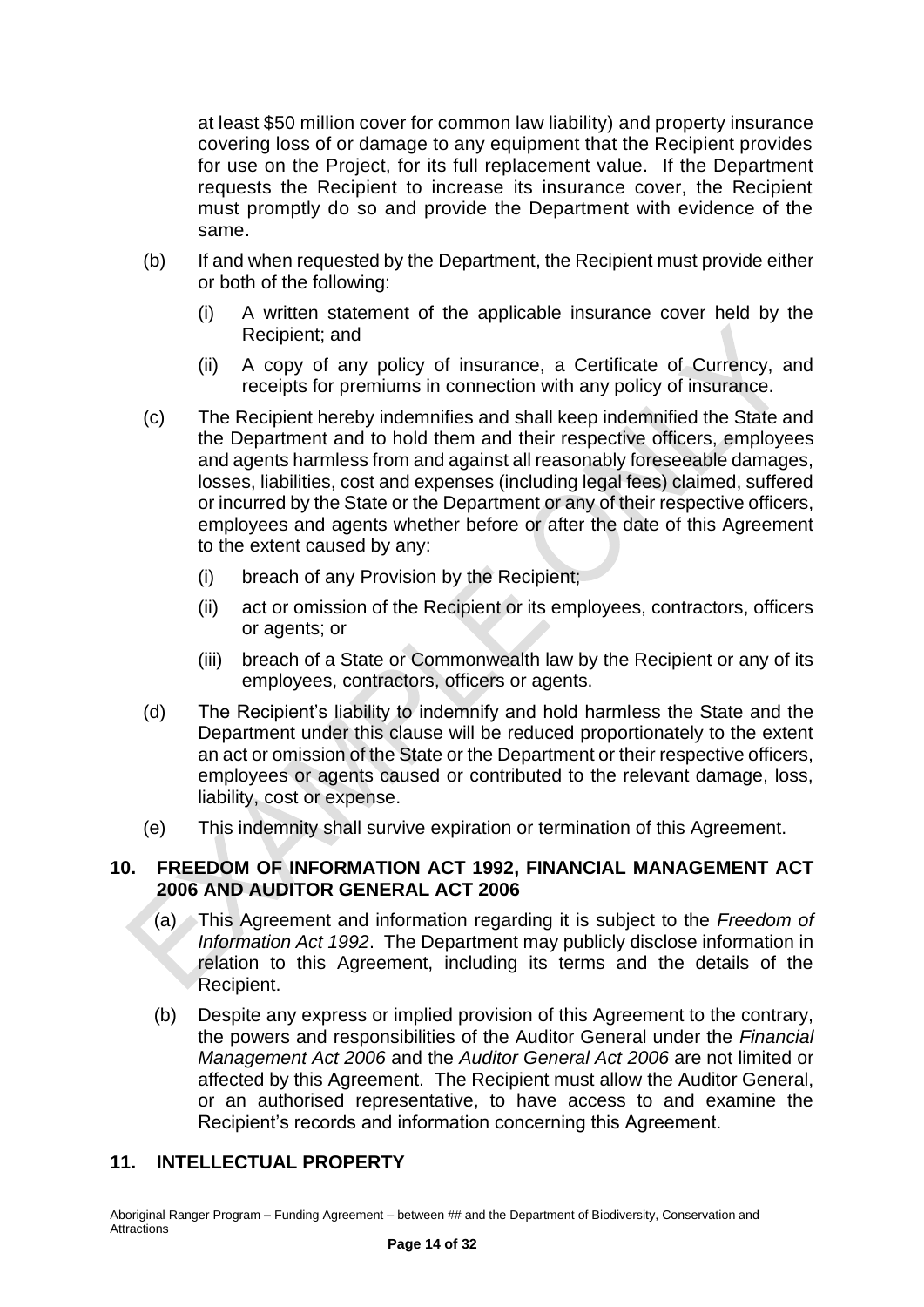- (a) To avoid doubt, all intellectual property rights in information, data and reports created by the Recipient for the purposes of this Agreement, and the results of research created, undertaken, compiled or collected by the Recipient for the purposes of the Project or this Agreement will vest upon creation in the Recipient.
- (b) This Agreement does not affect the ownership of intellectual property rights in any material owned by a third party, or the ownership of any intellectual property in any material which pre-exists this Agreement or is independently developed outside this Agreement, and which is disclosed for the purposes of this Agreement or the Project.
- (c) The Recipient shall promptly forward onto the Department and allow the Department to use, for non-commercial purposes, all information, data, and reports created by the Recipient for the purposes of this Agreement, and the results of research created, undertaken, compiled or collected by the Recipient for the purposes of the Project or this Agreement.
- (d) If any such information, data, reports, or results are culturally sensitive, or contains secret and sacred material (e.g. any information or knowledge of special religious, spiritual or customary significance considered to be secret, exclusive or restricted by an Aboriginal person or according to Aboriginal Tradition, within the meaning of the *Aboriginal and Torres Strait Islander Heritage Protection Act 1984* (Cth)) or is otherwise confidential, the Recipient will provide the information, data, reports or results in a format that will provide the greatest level of information to the Department without disclosing the culturally sensitive or secret and sacred material
- (e) The Recipient must promptly notify the Department of any belief that any information, data, report or research results, referred to in paragraph (a), is confidential information or culturally sensitive, giving detailed written reasons therefor.

## <span id="page-14-0"></span>**12. NOTICES**

Any notice or other communication that may or must be given under this Agreement, to be valid and effective:

- (a) must be in writing;
- (b) may be given by an authorised officer of the Party giving notice;
- (c) must be:
	- (i) hand-delivered or sent by prepaid post to the address of the Party receiving the notice as set out in item 1 of Schedule 1; or
	- (ii) sent by email to the email address of the Party receiving the notice as set out in item 1 of Schedule 1;
- (d) subject to paragraph (e), is taken to be received:
	- (i) in the case of hand delivery, on the date of delivery;
	- (ii)in the case of post, on the seventh Business Day after posting; and
	- (iii) in the case of email, on the date of transmission; and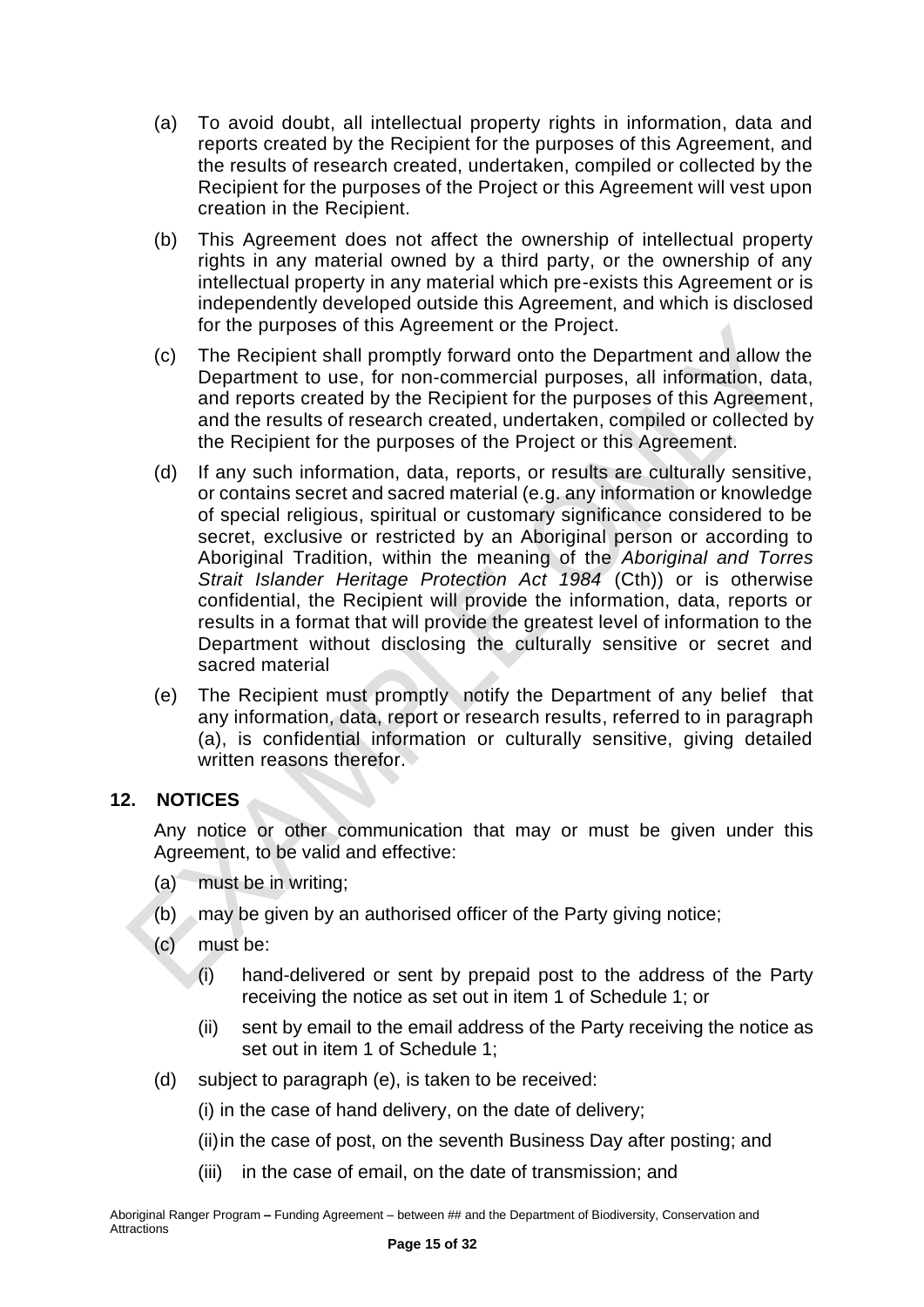(e) if received after 5.00 pm or on a day other than a Business Day, is taken to be received on the next Business Day.

## <span id="page-15-0"></span>**13. DEFAULT AND TERMINATION**

#### **13.1 Event of Default by the Recipient**

An Event of Default occurs if:

- (a) the Recipient breaches any Provision, which (if remediable) continues without remedy for five (5) Business Days after notice in writing has been served on the Recipient by the Department; or
- (b) the Recipient breaches any Provision of this Agreement and such breach cannot be remedied; or
- (c) the Recipient suffers or is or becomes subject to an Insolvency Event; or
- (d) the Department has reasonable grounds to believe that the Recipient is unwilling or unable to comply with the Provisions; or
- (e) any aspect of this Agreement is or is held to be void, unenforceable, or invalid for whatever reason; or
- (f) the Recipient persistently, regularly, consistently or continually breaches the Provisions.

#### **13.2 Effect of Event of Default**

- (a) If an Event of Default occurs, the Department may terminate, either wholly or in part the Agreement by providing further notice in writing to the Recipient.
- (b) Whilst the Recipient is in breach of this Agreement, the Department may suspend the performance of all or any of its Obligations.

#### <span id="page-15-1"></span>**14. GOODS AND SERVICES TAX (GST)**

- (a) For the purposes of clause 14 and Schedule 6:
	- (i) "GST" means the goods and services tax applicable to any taxable supplies as determined by the GST Act;
	- (ii) "GST Act" means *A New Tax System (Goods and Services Tax) Act 1999* (Cth) and includes all associated legislation and regulations; and
	- (iii) the terms "supply", "tax invoice", "taxable supply" and "value" have the same meanings as in the GST Act.
- (b)  $\blacktriangledown$  If the supply of anything under this Agreement is a taxable supply under the GST Act, the Funding shall be inclusive of GST.
- (c) The Obligation of the Department to pay the GST on any supply by the Recipient under this Agreement is conditional upon the prior issue by the Recipient to the Department of a tax invoice that complies with the GST Act. This provision applies notwithstanding any law to the contrary.

#### <span id="page-15-2"></span>**15. WAIVER**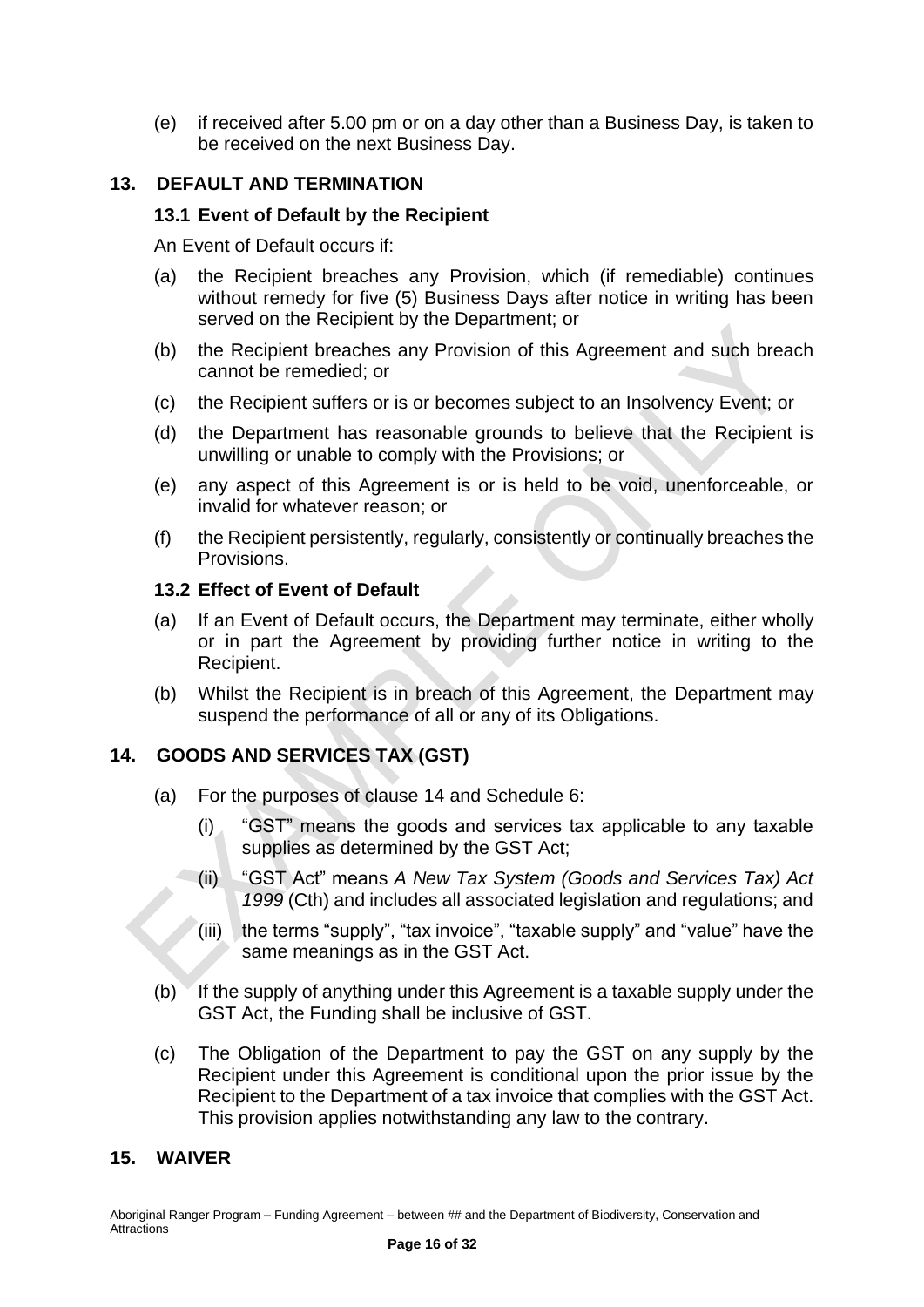- (a) No right under this Agreement shall be deemed to be waived except by notice in writing signed by both Parties.
- (b) A waiver by either Party will not prejudice that Party's rights in relation to any further breach of this Agreement by the other Party.
- (c) Any failure to enforce this Agreement, or any forbearance, delay or indulgence granted by one Party to the other Party, will not be construed as a waiver of any rights.

#### <span id="page-16-0"></span>**16. ENTIRE AGREEMENT**

This Agreement constitutes the entire Agreement between the Parties and supersedes all communications, negotiations, arrangements and agreements between the Parties with respect to the subject matter of this Agreement.

#### <span id="page-16-1"></span>**17. ASSIGNMENT**

- (a) This Agreement is personal to the Recipient. The Recipient may not assign, transfer or contract out of its rights or Obligations without the Department's prior written consent, which may be withheld at the Department's discretion and which may be given conditionally. The Department may assign its rights and Obligations under this Agreement as it sees fit.
- (b) For the purposes of this clause 17, the Recipient shall be deemed to have assigned this Agreement if any act, matter or thing is done or occurs, the effect of which is, in the opinion of the Department, to transfer, directly or indirectly, the management or control of the Recipient.

## <span id="page-16-2"></span>**18. VARIATION**

Any modification, amendment or other variation to this Agreement must be made in writing, duly executed by both Parties.

#### <span id="page-16-3"></span>**19. RIGHTS AND REMEDIES**

The rights, powers and remedies in this Agreement are in addition to, and not exclusive of, the rights, powers and remedies existing at law or in equity.

#### <span id="page-16-4"></span>**20. LOCAL PRODUCTS AND SERVICES**

The Recipient agrees to comply with the Western Australian Government's Buy Local Policy and Building Local Industry Policy when purchasing goods or services or works for the Project.

#### <span id="page-16-5"></span>**21. GOVERNING LAW**

This Agreement is governed by the laws of Western Australia. Each Party irrevocably submits to the non-exclusive jurisdiction of the courts of Western Australia.

#### <span id="page-16-6"></span>**22. ACCESS TO LAND**

If the Project is being undertaken on land (whether freehold or Crown land) that is not owned, leased or managed by the Recipient, the Recipient must obtain and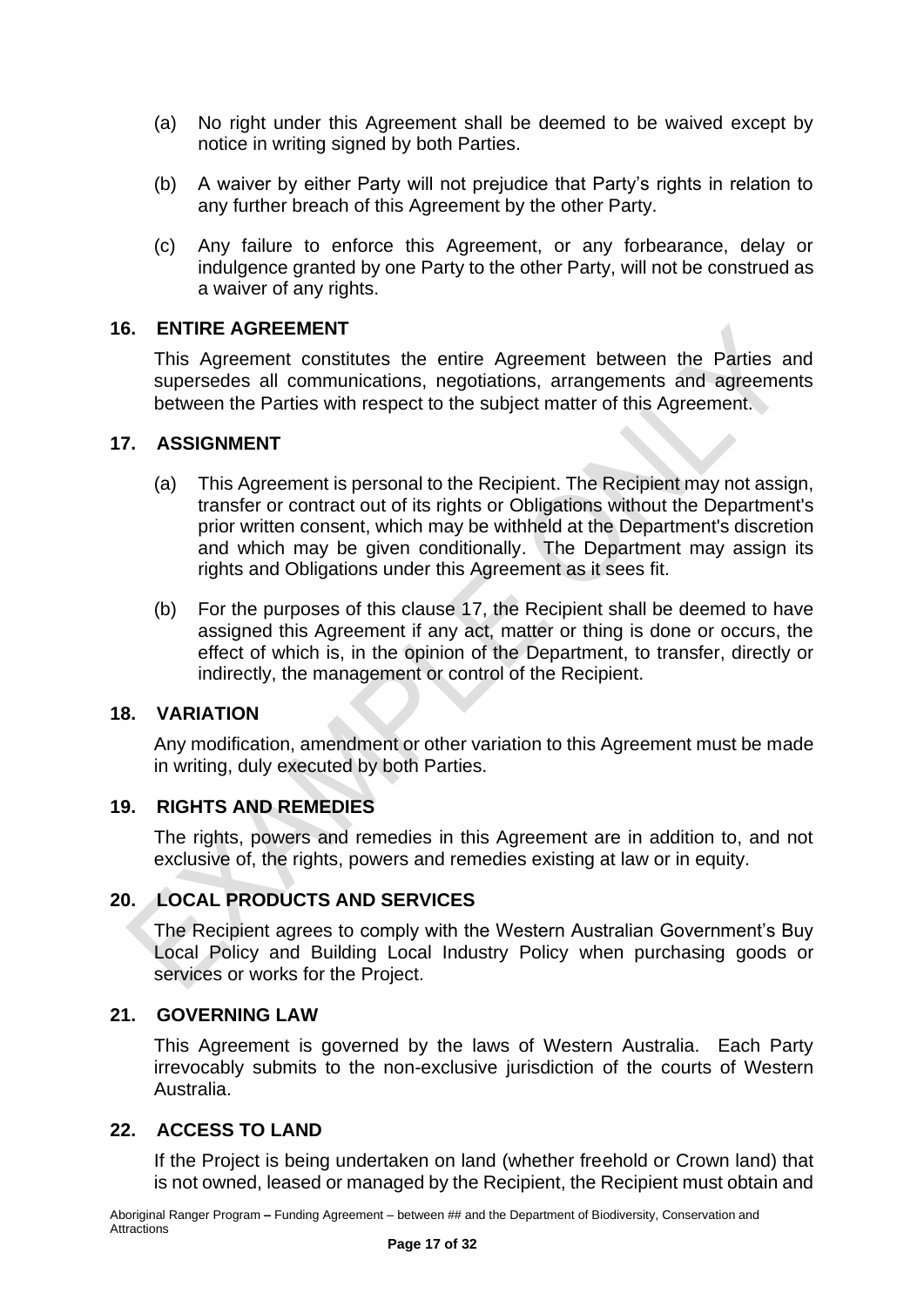have in place for the duration of the Project an agreement or suitable authority to undertake the Project on that land. This Agreement does not by itself constitute approval from the State or the Department for the Recipient to access any land.

#### <span id="page-17-0"></span>**23. SCHEDULES**

- (a) Any express or implied provision of any Schedule hereto is hereby deemed to be a provision of this Agreement and therefore must be complied with (by the relevant Party) in accordance with its terms.
- (b) In clause 23(a), "provision" includes term, condition, term, warranty, stipulation, right, Obligation, representation and the like.
- (c) Without limiting the preceding provisions of this clause 23, the Recipient agrees to comply with the Special Conditions, if any.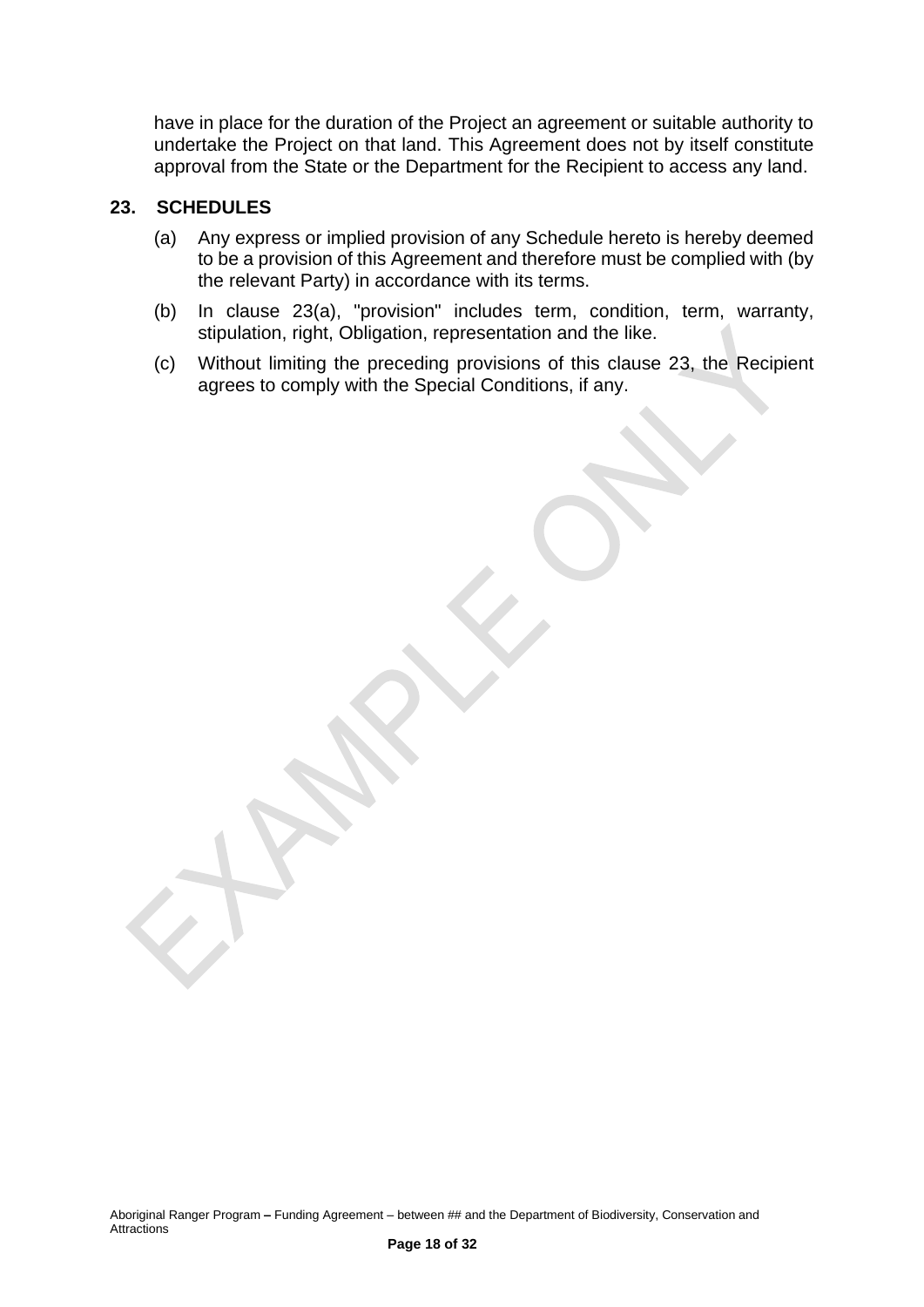## <span id="page-18-0"></span>**SCHEDULE 1 – CONTACT OFFICERS**

#### **1 Notice Addresses**

#### **1.1 Department**

|       | Registered Mail:   Locked Bag 104, Bentley Delivery Centre WA  <br>6983 |
|-------|-------------------------------------------------------------------------|
|       |                                                                         |
| Email | [client to insert]                                                      |

## **1.2 Recipient**

| Registered Mail: |  |  |
|------------------|--|--|
|                  |  |  |
| Email:           |  |  |

 $\overline{\phantom{a}}$ 

## **2. Contact Officers**

## **2.1 Department**

| Name:                  | <b>Judith White</b>                             |  |
|------------------------|-------------------------------------------------|--|
| <b>Job Title:</b>      | Aboriginal Ranger Program Coordinator           |  |
| <b>Phone:</b>          | + 61 8 9219 8223; 0408 456 734                  |  |
| Email:                 | Judith. White @dbca.wa.gov.au                   |  |
| <b>Postal Address:</b> | Locked Bag 104, Bentley Delivery Centre WA 6983 |  |
| <b>Street Address:</b> | 17 Dick Perry Avenue, KENSINGTON WA 6151        |  |
| 2.2 Recipient          |                                                 |  |

## **2.2 Recipient**

| Name:                  |  |
|------------------------|--|
| <b>Job Title:</b>      |  |
| <b>Phone:</b>          |  |
| Email:                 |  |
| <b>Postal Address:</b> |  |
| <b>Street Address:</b> |  |

## **2.3 Recipient financial contact**

| Name:             |  |
|-------------------|--|
| <b>Job Title:</b> |  |
| <b>Phone:</b>     |  |
| Email:            |  |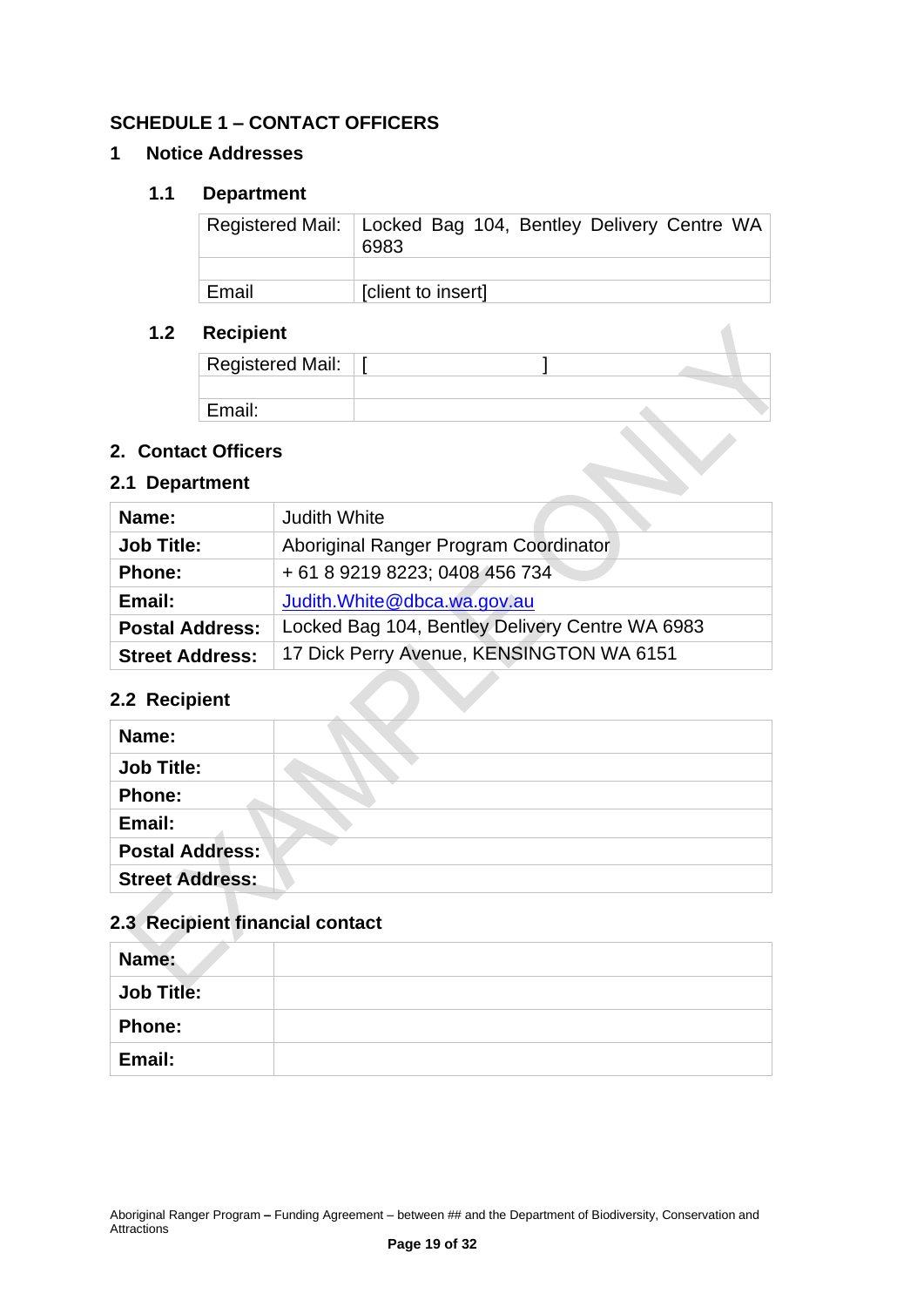## <span id="page-19-0"></span>**SCHEDULE 2 – FINANCIAL REPORT**

*The Department will provide relevant templates to assist the Recipient in completing its reporting Obligations under this Schedule as per Clause 4.5 and Schedule 5 of the Agreement.*

*The Financial report must include but need not be limited to, the following information:*

- 1. Total approved Aboriginal Ranger Program budget for the current financial year.
- 2. Balance brought forward from previous reporting period and any unexpended funds.
- 3. Aboriginal Ranger Program Funding received from the Department to date.
- 4. Total committed in the current period from Aboriginal Ranger Program funds received.
- 5. Amount of interest earned.
- 6. Amount of Leverage Funding from other sources.
- 7. Use or expenditure of funds: Employment / Operations / Activity.
- 8. Explanation of variances between the approved budget and actual expenditure.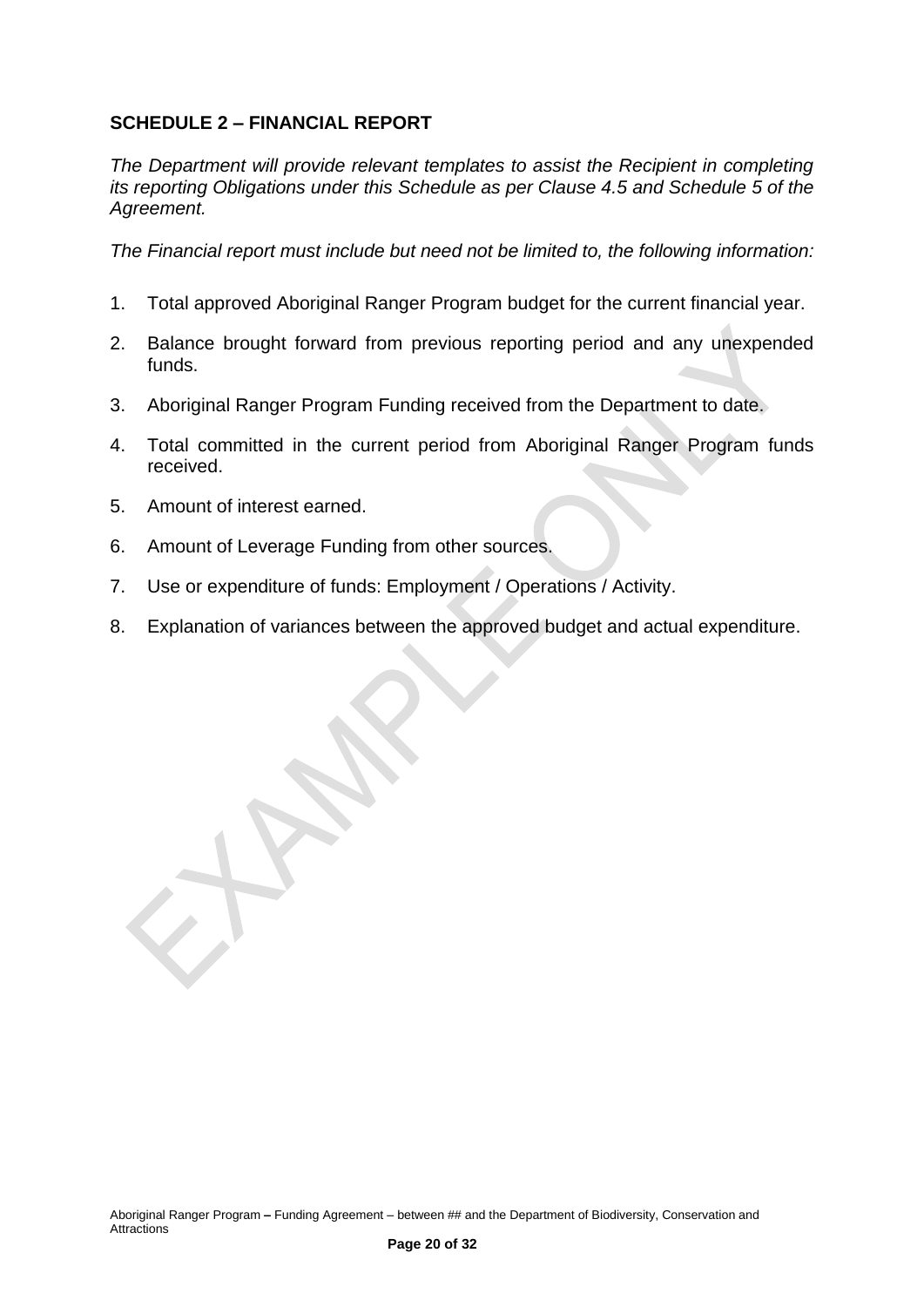## <span id="page-20-0"></span>**SCHEDULE 3 – PROJECT REPORT**

*The Department will provide relevant templates to assist the Recipient in completing its reporting Obligations under this Schedule as per Clause 4.5 and Schedule 5 of the Agreement.*

*The Project report must include but need not be limited to, the following information:*

- 1. Details of work undertaken and tasks completed for the reporting period.
- 2. Details of progress against the Approved Annual Project Plan, including Milestone targets and actual achievements completed for the reporting period.
- 3. Explanation of variances between target and actual achievements, including impediments encountered, action taken to overcome these and potential future impediments if any.
- 4. A statement of any issues, delays or areas of non-compliance and an explanation of any actions being taken or proposed to address this and the expected effects (if any) that they will have on the Project.
- 5. Linkage to Project and Aboriginal Ranger Program outcomes.
- 6. A report on the outcome of biological survey work.

7. Photographic evidence of work undertaken and rangers working on country that is authorised by the Recipient to be used in promotion of the Project.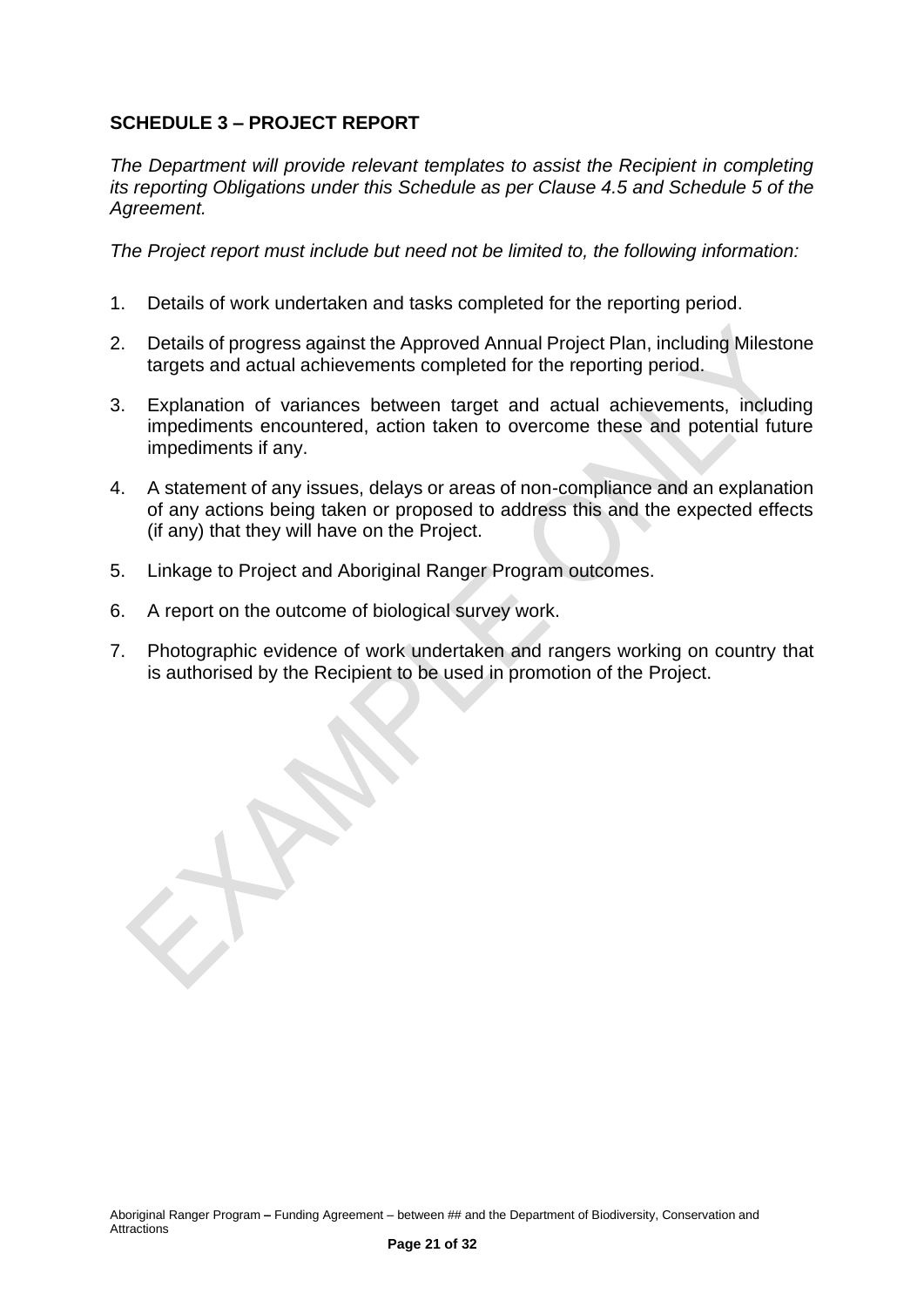## <span id="page-21-0"></span>**SCHEDULE 4 – ABORIGINAL RANGER PROGRAM PROJECT DETAILS**

## **1. Project Title**

## **2. Project Description**

#### **3. Purpose**

**4.** To employ, train and build the capacity of X rangers (X of which will be female) to undertake [activity summary] on [land description]. Funding will be used for employment, training, equipment, administration, materials, transport and camping [remove as necessary]

#### **5. Location**

The project will be undertaken on (Describe the physical location where the Project will be delivered, including mapping coordinates and a detailed map. If the Project is to be delivered at multiple locations, describe each location.)

A map of the Project area is shown below:

#### **6. Project Period**

 $\triangle$ 

The Recipient agrees to commence the Project within [ ] months after execution of the Agreement, undertake the Activities noted in the table below, and finalise the Project within [ ] months after the Project Completion Date specified below.

| No. | <b>Activity/Milestone</b>      | <b>Completion Date</b> |
|-----|--------------------------------|------------------------|
|     |                                |                        |
|     |                                |                        |
|     |                                |                        |
|     |                                |                        |
|     | <b>Project Completion Date</b> |                        |

#### **7. Outcomes**

7.1.The Recipient must meet the Program level outcomes and performance measures, where relevant, in the table below: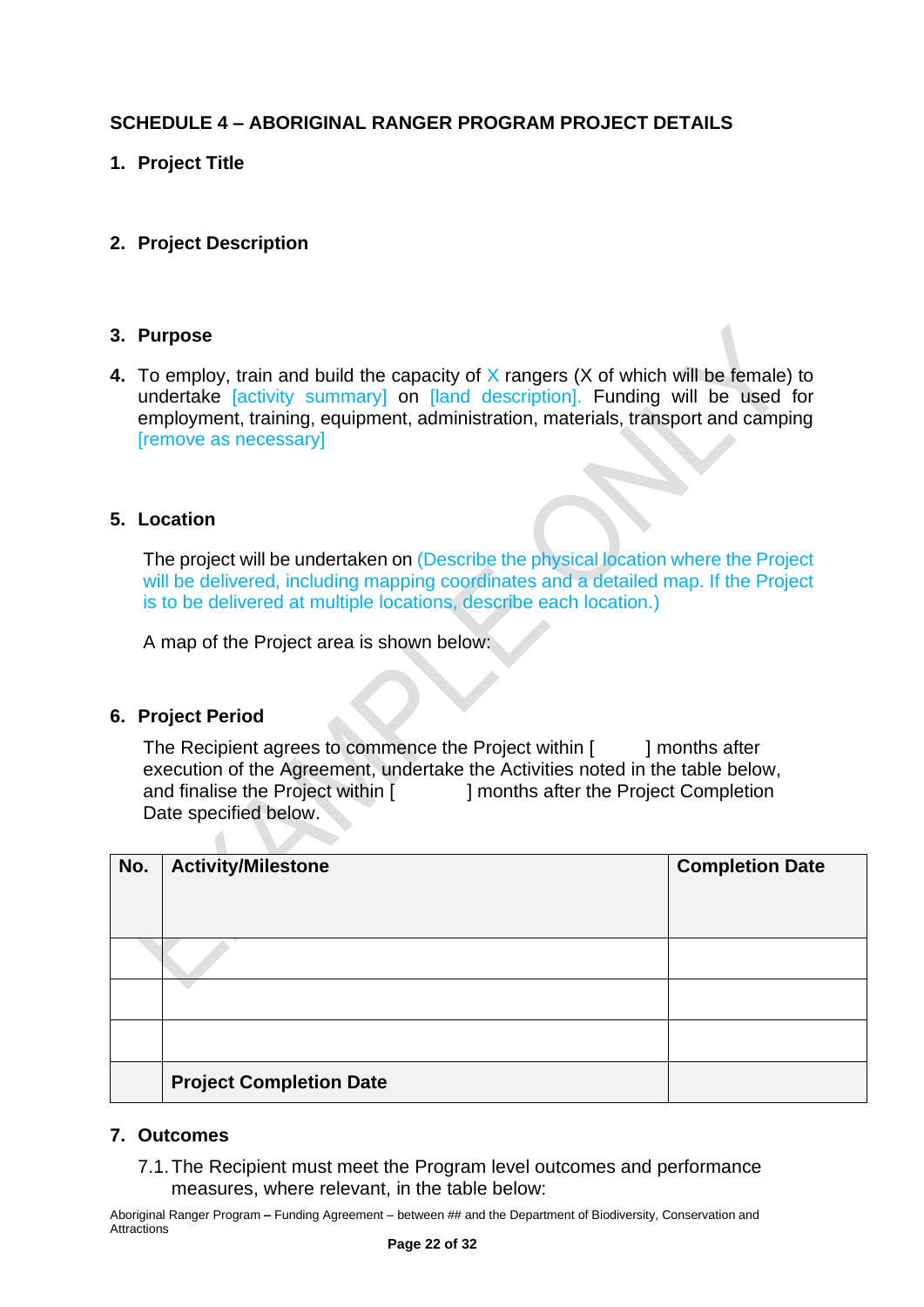| <b>Aboriginal Ranger</b><br><b>Program Outcome</b>                                                                                                                  | Aboriginal Ranger Program Performance Measure                                                                                          |  |  |
|---------------------------------------------------------------------------------------------------------------------------------------------------------------------|----------------------------------------------------------------------------------------------------------------------------------------|--|--|
| New jobs for Aboriginal<br>people looking after country                                                                                                             | Number of rangers and proportion of Aboriginal people<br>employed                                                                      |  |  |
|                                                                                                                                                                     | Number of female rangers employed                                                                                                      |  |  |
| Increased capacity within<br>the Aboriginal community to<br>undertake land and sea                                                                                  | Number of rangers undertaking training                                                                                                 |  |  |
| management and tourism                                                                                                                                              | Number of rangers completing training                                                                                                  |  |  |
| operations                                                                                                                                                          | Number of rangers undertaking on-the-job training                                                                                      |  |  |
| Strengthened capacity of<br>organisations to facilitate<br>and provide a range of<br>services enabling ongoing<br>employment and income<br>generation opportunities | Number of fee-for-service contracts or service agreements<br>undertaken for external parties                                           |  |  |
| <b>Enhanced cross-cultural</b><br>engagement and exchange<br>between Aboriginal people,<br>the broader community and<br>Government                                  | Number of joint operations with Government                                                                                             |  |  |
| Enhanced protection of<br>cultural and biodiversity                                                                                                                 | Number of Aboriginal sites where work has been<br>undertaken to protect heritage values                                                |  |  |
| values through land<br>management activities                                                                                                                        | Number of trips to significant sites                                                                                                   |  |  |
| undertaken by Aboriginal<br>rangers                                                                                                                                 | Number of hectares of weed management                                                                                                  |  |  |
|                                                                                                                                                                     | Number of hectares of feral animal management                                                                                          |  |  |
|                                                                                                                                                                     | Number of hectares actively managed for improved land<br>management in a year e.g. habitat restoration, fencing,<br>erosion management |  |  |
|                                                                                                                                                                     | Number of hectares of prescribed burning and bushfire<br>suppression                                                                   |  |  |
|                                                                                                                                                                     | Number of threatened flora and/or fauna surveys                                                                                        |  |  |
|                                                                                                                                                                     | Number of kilometres of track managed                                                                                                  |  |  |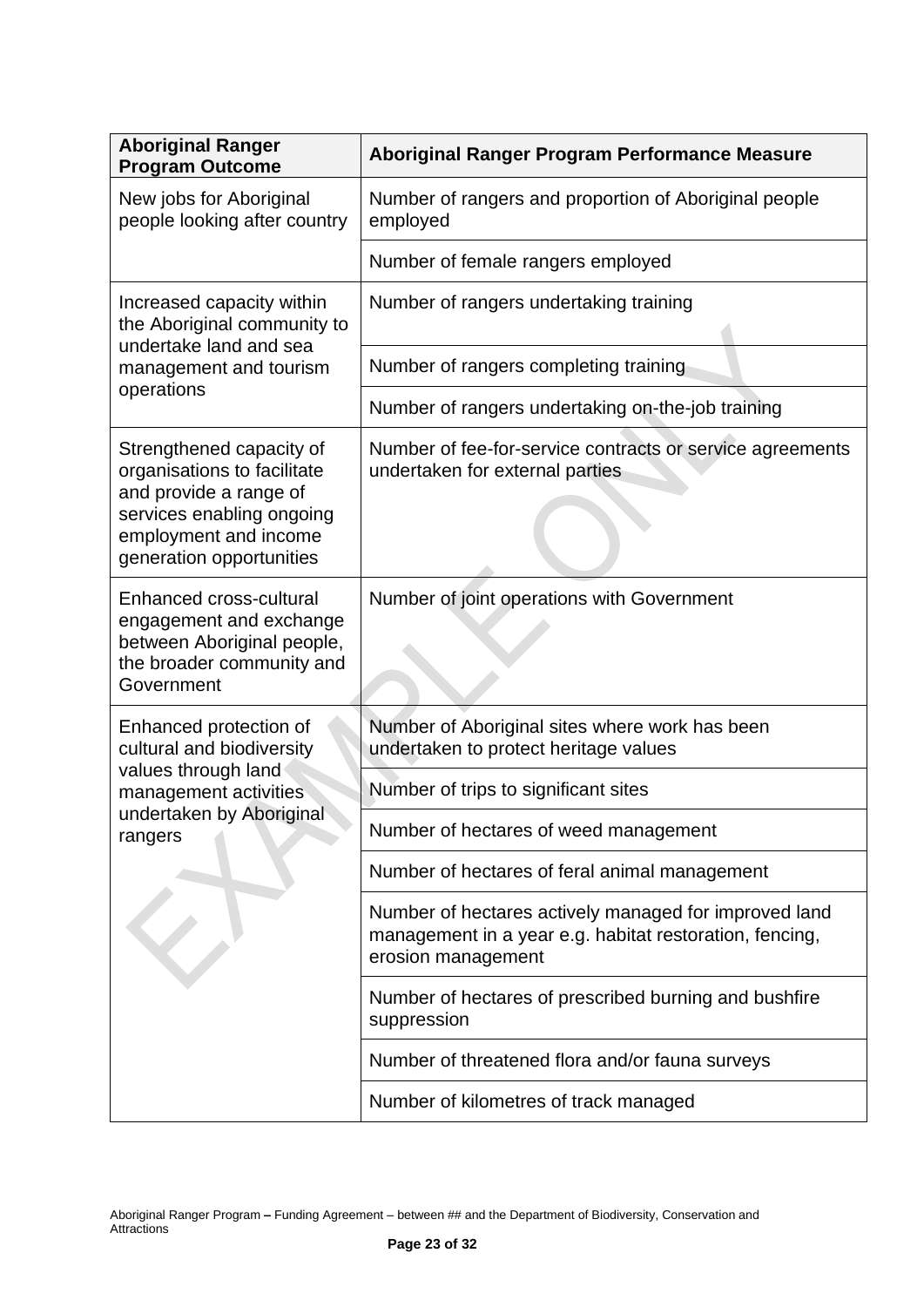## 7.2.The Recipient must meet the project level outcomes, outputs and performance measures within the timelines shown in the table below:

| <b>Outcome</b>                                           | <b>Output</b> | <b>Performance</b>                                                                                                                                        | <b>Completion Date</b> |
|----------------------------------------------------------|---------------|-----------------------------------------------------------------------------------------------------------------------------------------------------------|------------------------|
|                                                          |               | <b>Measure</b><br>(Draft measures are<br>listed below)                                                                                                    |                        |
| <b>Enhanced</b><br>protection of<br>cultural values      |               | <b>Number of cultural</b><br>sites that have been<br>better managed<br>because of the ranger<br>program                                                   |                        |
|                                                          |               | Number of trips to<br>significant sites                                                                                                                   |                        |
| <b>Improved weed</b><br>management                       |               | <b>Number of hectares of</b><br>weed management<br>carried out in a year                                                                                  |                        |
| <b>Improved feral</b><br>animal<br>management            |               | <b>Number of hectares</b><br>with feral animals<br>actively managed in a<br>year                                                                          |                        |
| Improved soil and<br>vegetation<br>management            |               | <b>Number of hectares</b><br>actively managed for<br>improved land<br>management in a year<br>e.g. habitat<br>restoration, fencing,<br>erosion management |                        |
| <b>Improved fire</b><br>management                       |               | Average number of<br>hectares burned in a<br>year (prescribed<br>burning and bushfire<br>suppression)                                                     |                        |
| <b>Improved native</b><br>plant and animal<br>management |               | Number of threatened<br>flora and/or fauna<br>surveys carried out in<br>a year                                                                            |                        |

## (Draft measures are listed below)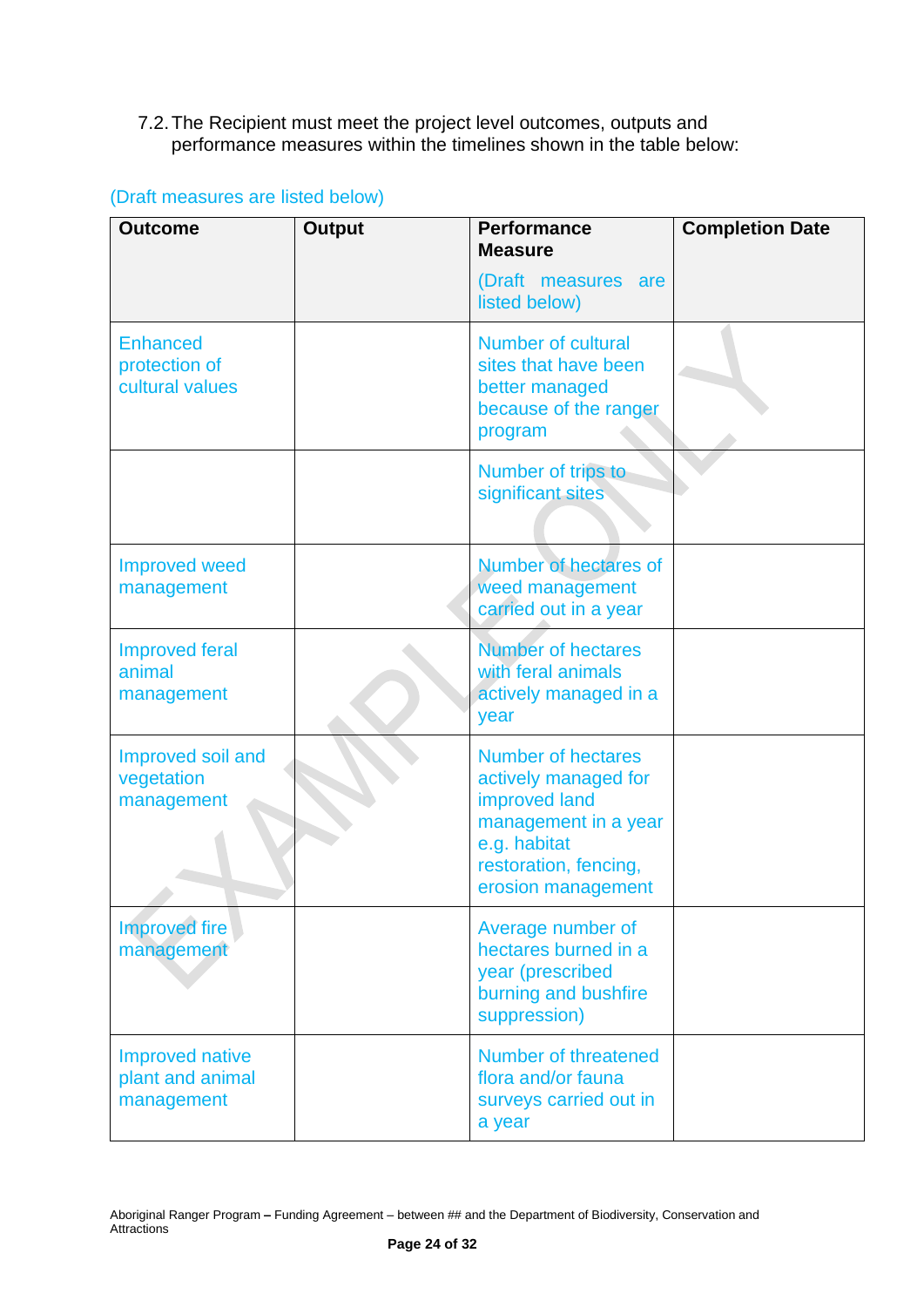| <b>Outcome</b>                                                                                                                                                                         | <b>Output</b> | <b>Performance</b><br><b>Measure</b>                                                                                                      | <b>Completion Date</b> |
|----------------------------------------------------------------------------------------------------------------------------------------------------------------------------------------|---------------|-------------------------------------------------------------------------------------------------------------------------------------------|------------------------|
|                                                                                                                                                                                        |               | (Draft measures are<br>listed below)                                                                                                      |                        |
| <b>Improved track</b><br>management                                                                                                                                                    |               | Number of kilometres<br>of track managed                                                                                                  |                        |
| <b>Strengthened</b><br>capacity of<br>organisations to<br>facilitate and<br>provide a range of<br>services enabling<br>ongoing<br>employment and<br>income generation<br>opportunities |               | Number of funding<br>and external<br>employment<br>opportunities since<br>ranger funding<br><b>Amount of leverage</b><br>funding received |                        |

#### **8. Funding Amount**

Funding of \$[ ] (excluding GST) over [ ] financial years from the Aboriginal Ranger Program. Funding for the implementation of the Project as outlined in item 9 below.

The payment of the Funding will be subject to the Recipient meeting the Milestones outlined in items 5 and 6 of this Schedule.

Disbursal of Funding will be subject to availability of funds through the State Budget and mid-year review of the State Budget each financial year.

## **9. Leverage Funding**

The current Leverage Funding is as follows:

| <b>Contributor</b> | <b>Type of</b><br><b>Contribution</b><br>(financial or<br>in-kind) | <b>Details of Contribution</b> | <b>Amount</b><br>(incl.<br>GST) | <b>Timing</b> |
|--------------------|--------------------------------------------------------------------|--------------------------------|---------------------------------|---------------|
|                    |                                                                    |                                |                                 |               |
|                    |                                                                    |                                |                                 |               |
|                    |                                                                    |                                |                                 |               |
|                    |                                                                    |                                |                                 |               |
| <b>Total</b>       |                                                                    |                                |                                 |               |

If the Leverage Funding is not provided in accordance with this clause, then the Department may:

- (a) suspend payment of the Funding until the Partner and Co-contributions are provided; or
- (b) terminate this Agreement.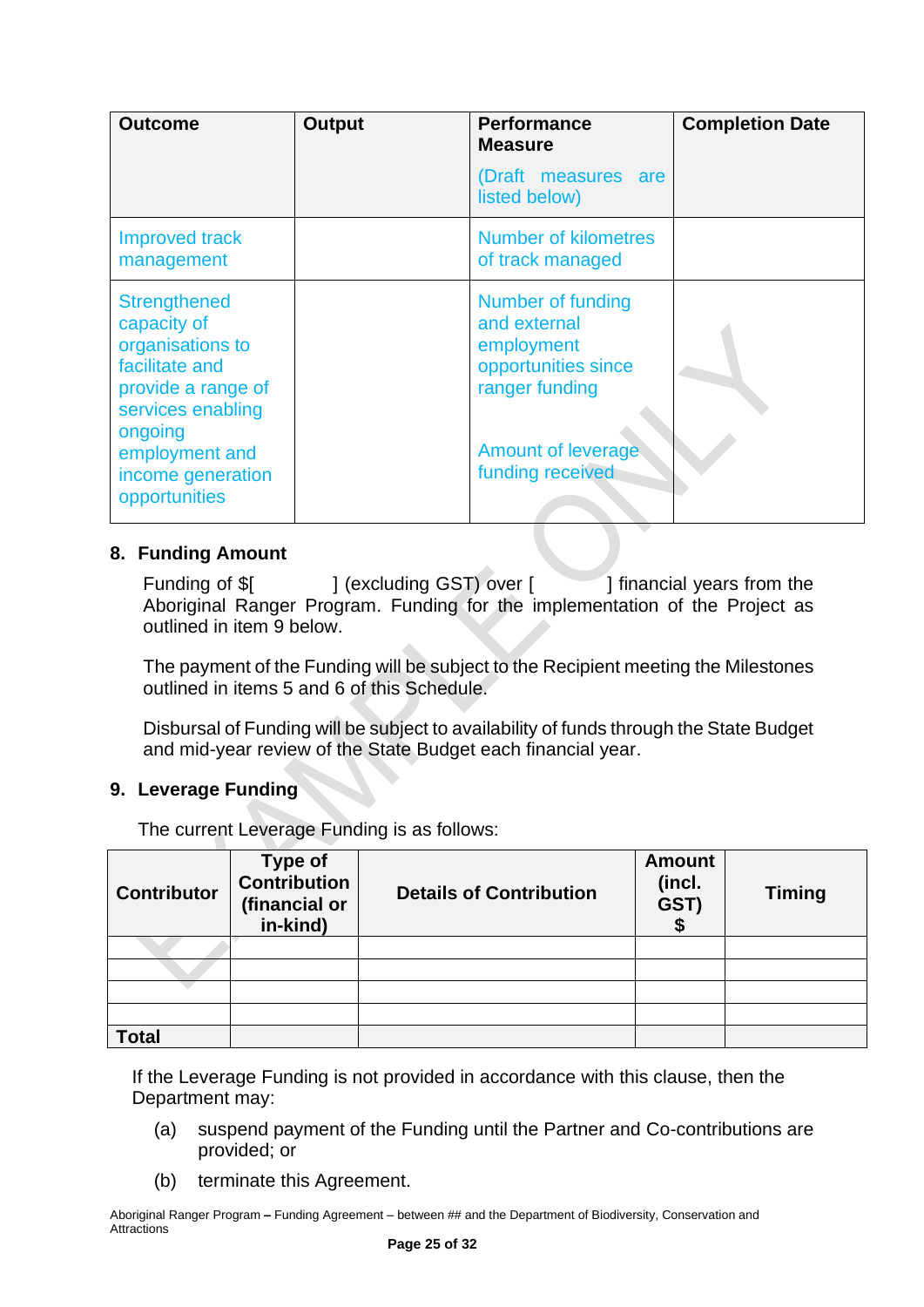## **10.Project Budget**

The Recipient must comply with the following budgets (which, subject to Schedule 5, hereby are approved budgets).

10.1. A breakdown of the Project budget across financial years is shown in the table below (excl GST):

|                                                 | 2020-21 | 2021-22 | <b>TOTAL</b> |  |
|-------------------------------------------------|---------|---------|--------------|--|
|                                                 | \$      | \$      | \$           |  |
| State's<br><b>Funding</b><br>(excluding<br>GST) | \$      | \$      | \$           |  |

10.2. A breakdown of the Project budget is shown in the table below:

| <b>Item of Expenditure</b> | <b>Budget</b> | <b>Source of Funding</b> |
|----------------------------|---------------|--------------------------|
|                            | \$            |                          |
|                            |               |                          |
|                            |               |                          |
|                            |               |                          |
|                            |               |                          |
|                            |               |                          |
|                            |               |                          |
|                            |               |                          |
|                            |               |                          |
|                            |               |                          |
|                            |               |                          |
| <b>Total Budget</b>        |               |                          |

Aboriginal Ranger Program **–** Funding Agreement – between ## and the Department of Biodiversity, Conservation and **Attractions**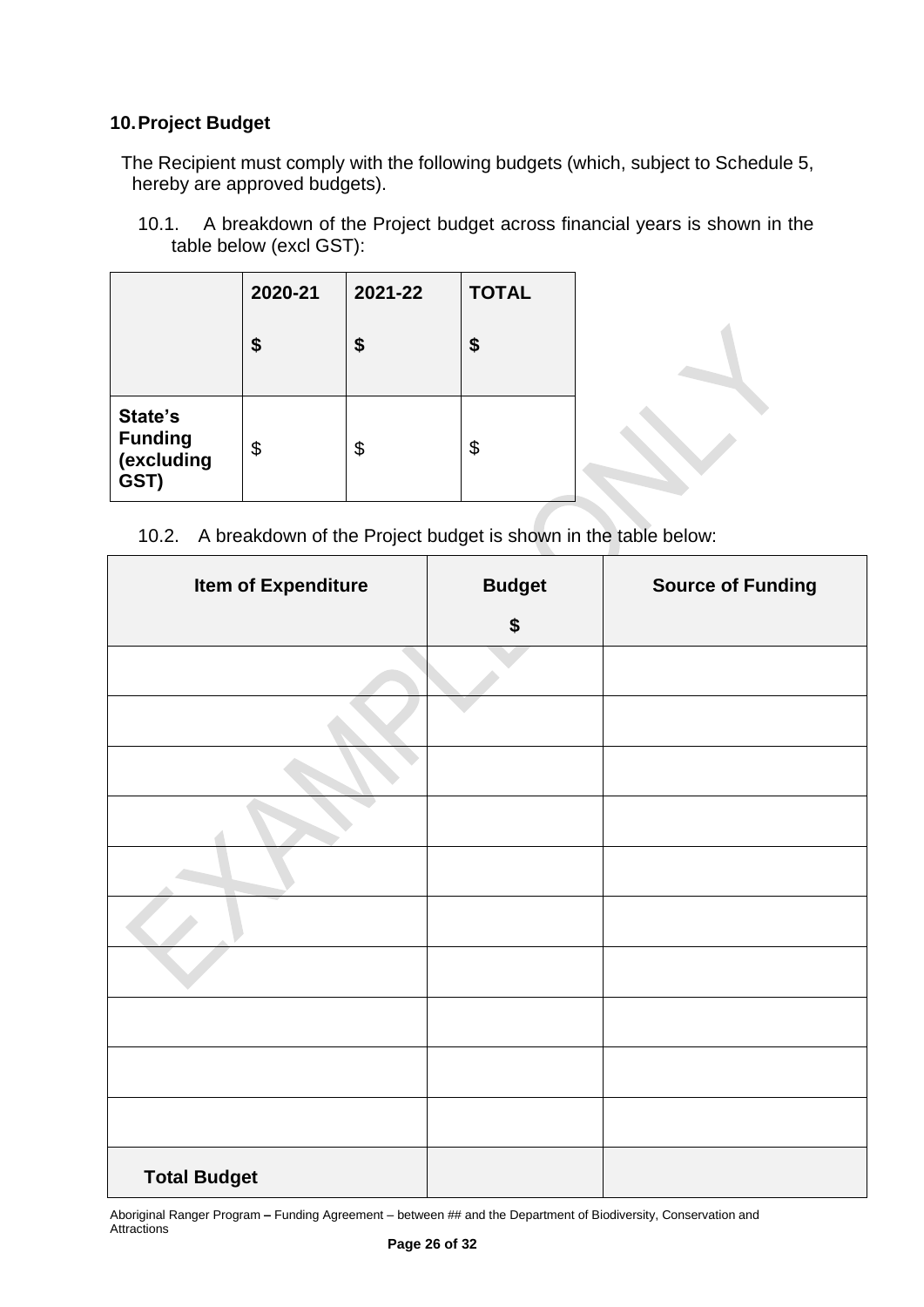Any shortfall in expenditure that may be achieved with respect to the Total Budget for the Project, as identified above, will be returned in full to the Department within 60 days after the end of the Project or this Agreement (whichever first occurs).

#### **11.Payments**

After this Agreement has been executed by both Parties, the Department will authorise the payment of the Funding to the Recipient in the manner described below and in Schedule 6.

The transfer of the Funding to the Recipient will be subject to an assessment, with the Department being satisfied with the results of that assessment, of actual Project expenditure and material cash at bank balances of the Funding previously paid and available to the Recipient. 

| <b>Deliverable</b>                                                                                                                 | <b>Report Due</b>                                                                        | <b>Payment date</b> | <b>Amount</b><br>\$<br>(excl GST) |
|------------------------------------------------------------------------------------------------------------------------------------|------------------------------------------------------------------------------------------|---------------------|-----------------------------------|
| Receipt of Approved<br>2020-21<br>Annual<br>Project Plan                                                                           | Within 4 weeks of<br>execution of funding<br>agreement                                   | 30 November 2020    |                                   |
| Receipt of 2020-21<br>Progress<br>report,<br>which report must be<br>the<br>total<br>to<br>satisfaction<br>of the<br>Department    | 31 January                                                                               | 1 March 2021        |                                   |
| Receipt of Approved<br>2021-22<br>Annual<br>Project Plan                                                                           | 1 May                                                                                    | 1 July 2021         |                                   |
| Receipt of 2020-21<br>Annual report, which<br>report must be to the<br>total satisfaction of<br>the Department                     | 31 August                                                                                | 30 October 2021     |                                   |
| $2021 -$<br>Receipt<br>of<br>2022<br>Progress<br>report, which report<br>must be to the total<br>satisfaction of the<br>Department | 31 January                                                                               | 1 March 2022        |                                   |
| $2021 -$<br>Receipt<br>of<br>2022 Annual report,<br>which report must be<br>the<br>total<br>to                                     | Within 8 weeks of<br>completion of<br>the<br>Project,<br>the<br>or<br>conclusion of this | n/a                 |                                   |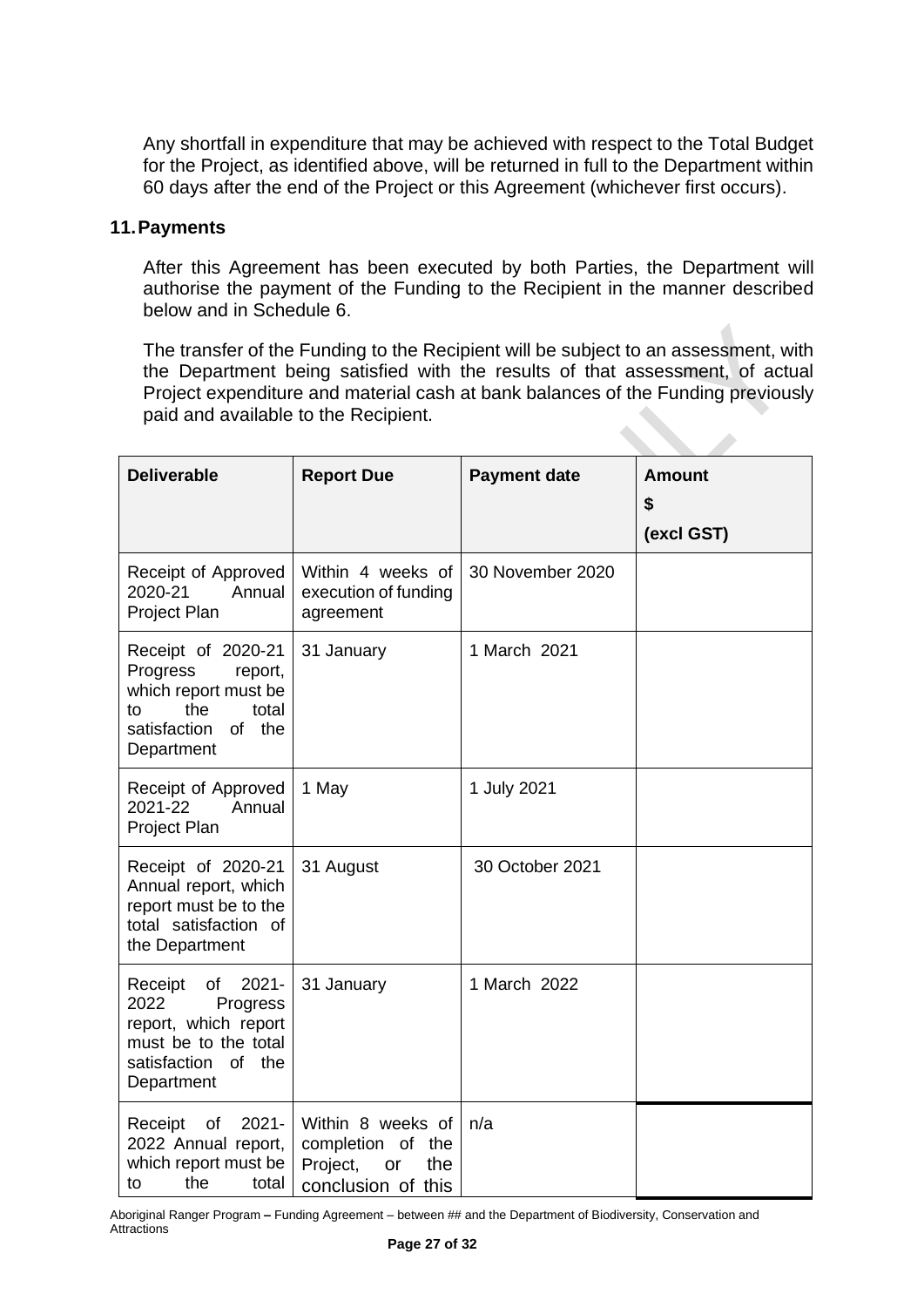| <b>Deliverable</b>                   | <b>Report Due</b>                        | <b>Payment date</b> | Amount<br>\$<br>(excl GST) |
|--------------------------------------|------------------------------------------|---------------------|----------------------------|
| satisfaction of<br>the<br>Department | Agreement<br>(whichever occurs<br>first) |                     |                            |
|                                      |                                          | Total payment:      | \$[insert]                 |

## **12.Term of the Agreement**

The Agreement remains valid from the date of this Agreement until the time the Recipient has properly complied with its Obligations. The previous sentence is subject to those provisions of this Agreement that expressly or impliedly survive expiration of this Agreement, and those provisions that relate to either or both of contractual breach/es and termination.

#### **13.Special Conditions**

The following Special Conditions apply for this Project: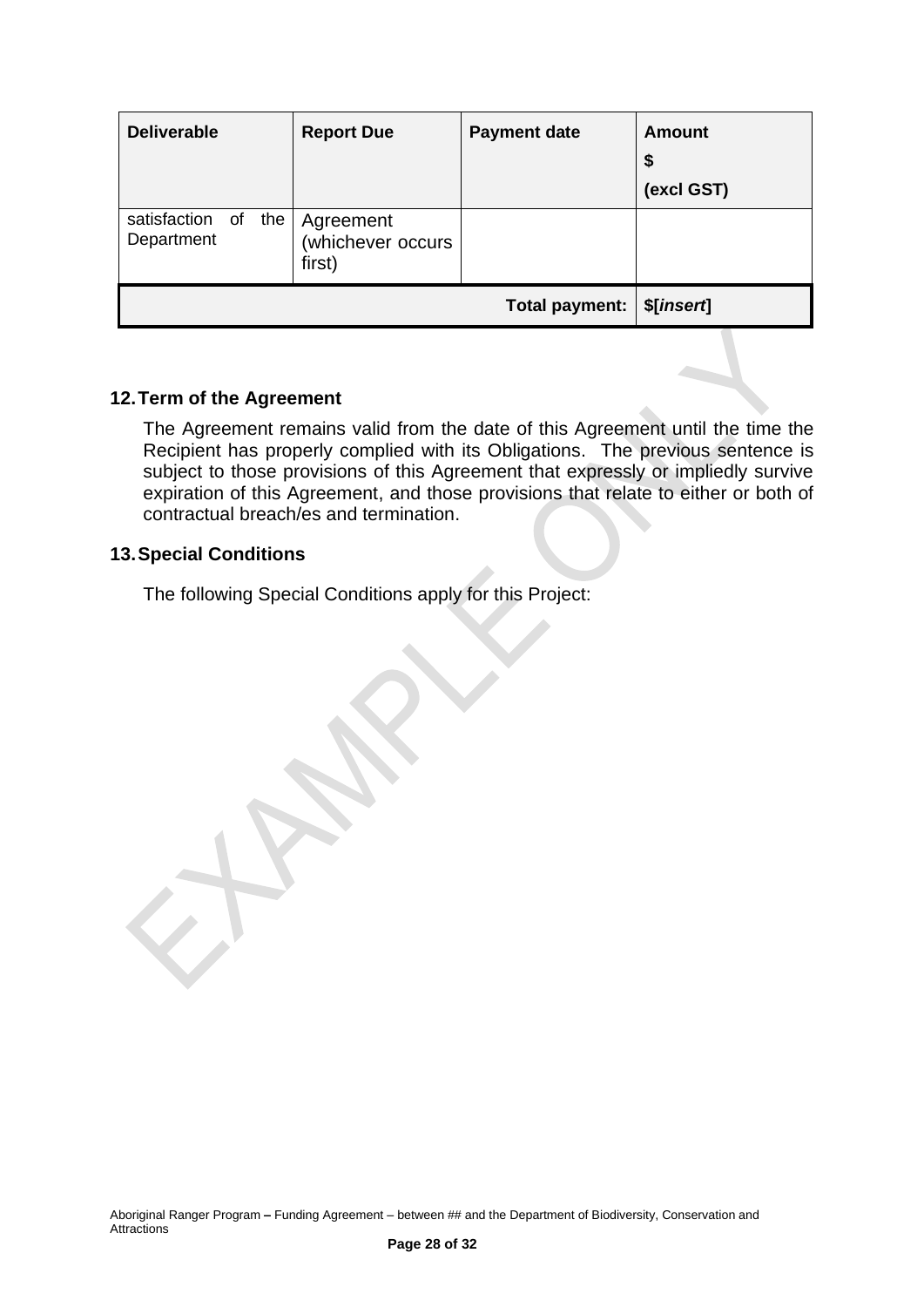## <span id="page-28-0"></span>**SCHEDULE 5 – ACCOUNTS, REPORTING AND ACQUITTAL**

- (a) The Recipient is to provide to the Department an Annual Project Plan for the Department's approval, which must include, but need not be limited to, the following information:
	- (i) detail of the activities, consistent with Schedule 4, to be undertaken for the relevant year of the Project; and
	- (ii) a detailed allocation of the annual project budget (see item 9 of Schedule 4).

Note – Annual Project Plan is to be submitted by 1 May in each year of the project, with the exception of the first year

- (b) The Recipient is to provide to the Department progress reports until the completion of the Project, which shall include:
	- (i) a financial report (certified by the Chief Financial Officer of the Recipient), as detailed in Schedule 2;
	- (ii) a project report as per Schedule 3, showing how and to what extent the Funding was spent and the extent to which the Milestones and outcomes were achieved; and
	- (iii) an Aboriginal employment and training summary, including:
		- (A) the positions held by Indigenous and non-Indigenous personnel;
		- (B) the number of Aboriginal rangers employed and the number of days worked by each ranger;
		- (C) the number of Full Time, Part Time and Casual positions held as well as the total FTE; and
		- (D) the number and type of training undertaken.

Note – progress reports are to be submitted by 30 December each year of the project.

- (c) The Recipient is to provide to the Department an annual report on the Project based on a financial year ending 30 June that shall include:
	- (i) a financial report (certified by the Chief Financial Officer or Accountable Officer of the Recipient and audited by an Auditor), outlining receipts and payments in respect to the Project as detailed in Schedule 2;
	- (ii) a project report as per Schedule 3, showing how and to what extent the Funding and any Leverage Funding was spent and the extent to which the Milestones and outcomes were achieved; and
	- (iii) an Aboriginal employment and training summary, including:
		- (A) the positions held by Indigenous and non-Indigenous personnel;
		- (B) the number of Aboriginal rangers employed and the number of days worked by each ranger;
		- (C) the number of Full Time, Part Time and Casual positions held as well as the total FTE; and
		- (D) the number and type of training undertaken.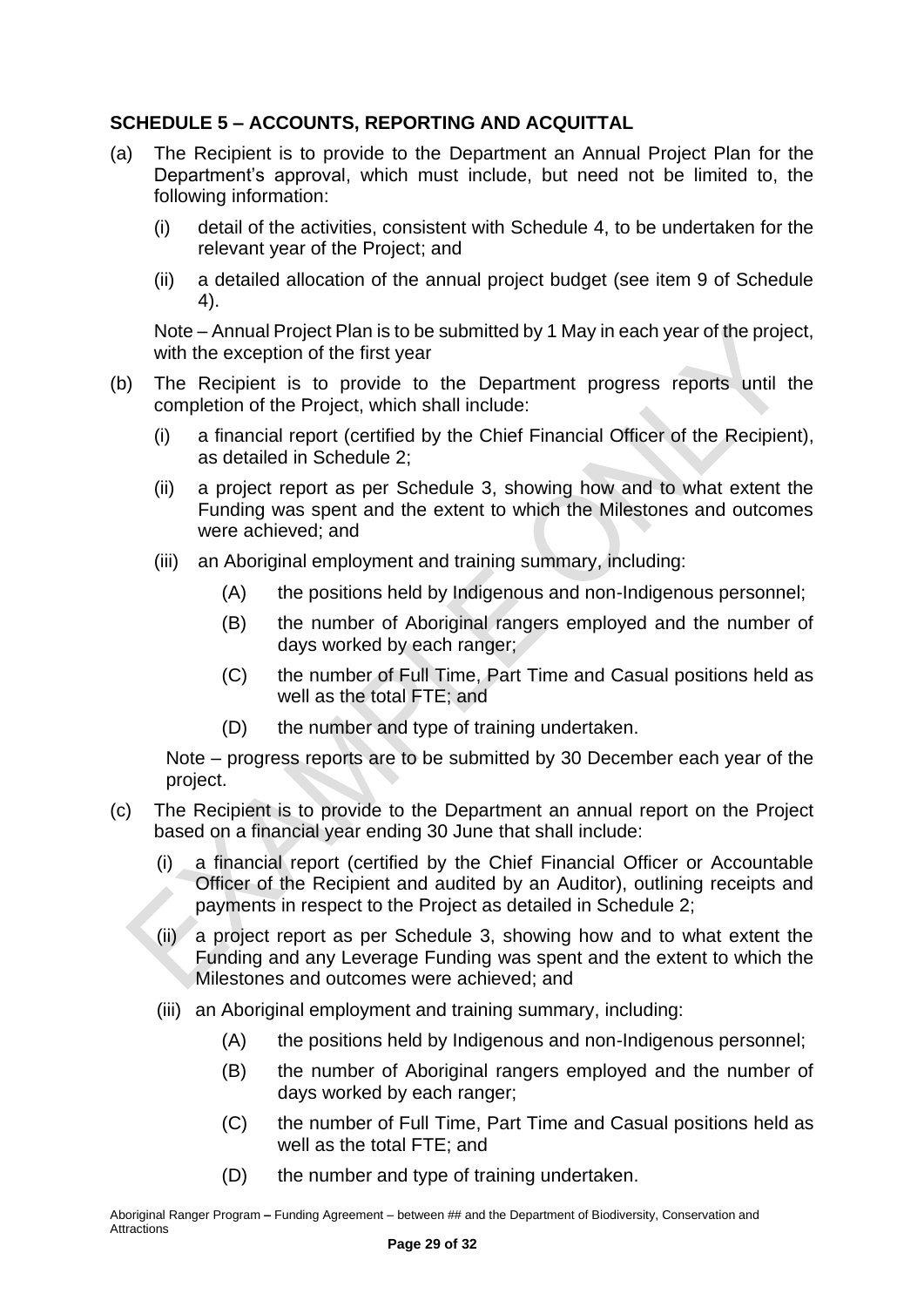Note – the annual report on the Project is to be submitted by 31 August in each year of the Project.

- (d) The Recipient is to provide to the Department a report (the Acquittal) at the completion of the Project or the conclusion of this Agreement (whichever occurs first), which shall include:
	- (i) a financial report (certified by the Chief Financial Officer of the Recipient and audited by an Auditor) certifying that the Funding and any Leverage Funding was used for the Project; such certification to address the issues itemised in Schedule 2; and
	- (ii) a project report as per Schedule 3, showing how and to what extent the Funding and any Leverage Funding was spent and the extent to which the Milestones were achieved.

Note – the Acquittal is to be submitted within three (3) months after the completion of the Project.

In this Schedule:

- (a) Full Time means ongoing employees who work 35 or more hours (five days) per week;
- (b) Part Time means ongoing employees who work at least 21 hours (equivalent to three days) but less than 35 hours per week; and
- (c) Casual means non-ongoing employees who work on an irregular or seasonal basis.
- (d) FTE means a unit of measurement equal to an employee working a minimum of 35 hours in a five day week.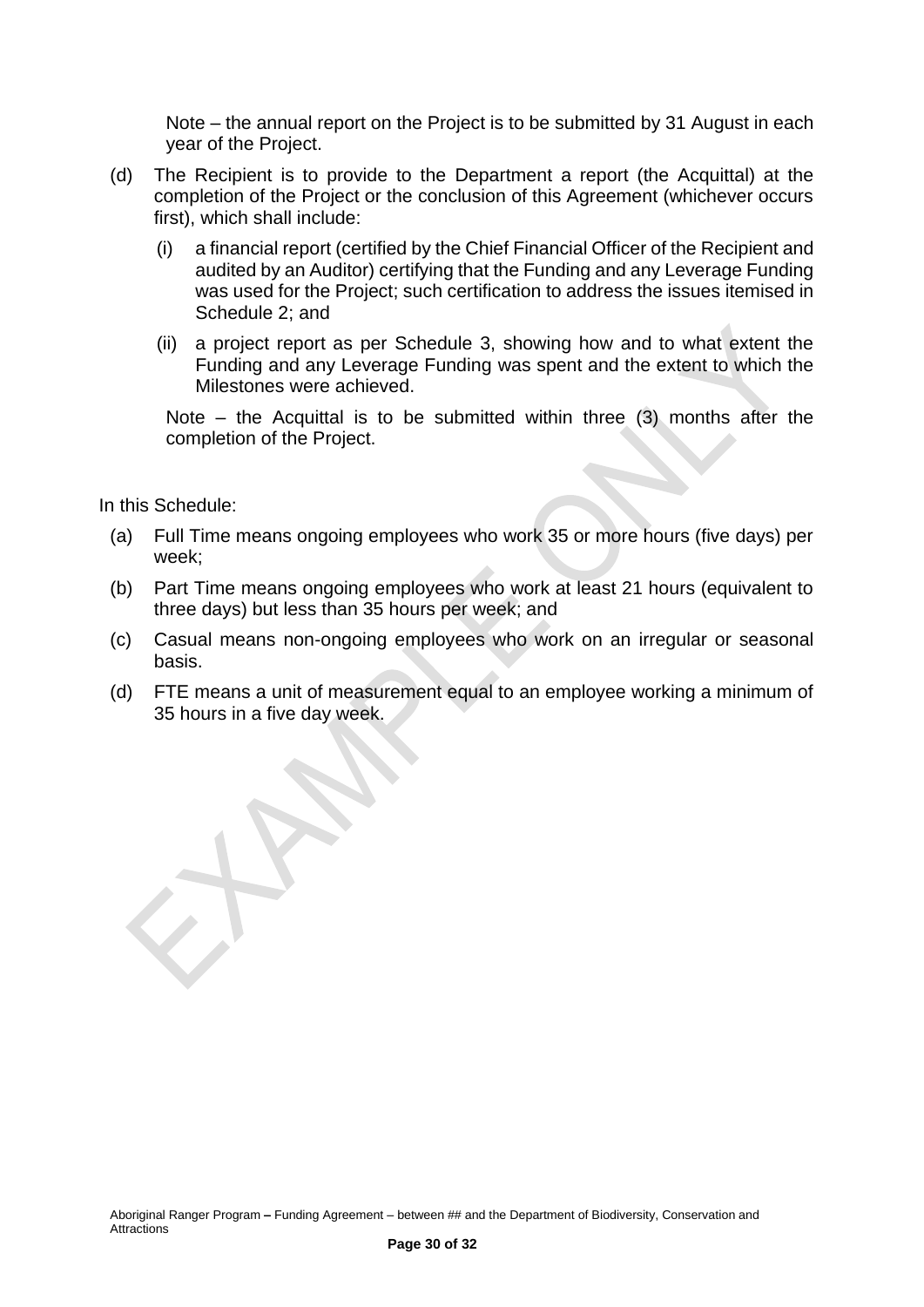## <span id="page-30-0"></span>**SCHEDULE 6 – PAYMENT OF THE FUNDING**

Funding will be made available specifically for the delivery of the Project outlined in Schedule 4.

The Recipient will forward an invoice to the Department for the amount of the Funding outlined in Schedule 4. The payment will be processed by the Department and the payment to the Recipient will then be electronic funds transferred to:

| Account name:          |  |
|------------------------|--|
| <b>BSB:</b>            |  |
| <b>Account number:</b> |  |

The Department through its internal process may raise a recipient-created tax invoice (RCTI) for the Funding amount identified in Schedule 4. The terms of the RCTI are governed by the following:

- (a) The Recipient warrants that it has an Australian Business Number and is registered for GST.
- (b) The Recipient will immediately notify the Department in writing of any change to the Recipient's registration.
- (c) The Department warrants that it is registered for GST.
- (d) The Department will immediately notify the Recipient in writing of any change to the Department's Registration.
- (e) If any supply is made by the Recipient after the date of this Agreement in connection with the Funding, the Department may issue a RCTI in respect of the supply and the Recipient will not issue a tax invoice in respect of that supply.
- (f) The Recipient and the Department may agree that the provisions of the agreement to use recipient-created tax invoices will not apply in respect of a particular supply, in which case the Recipient will issue a tax invoice in respect of that supply.
- (g) The Department or the Recipient may terminate agreement to use RCTIs at any time by giving written notice to the other Party.
- (h) In this Agreement the terms "supply", "registered", "tax invoice", "recipientcreated tax invoice" and "GST" have the same meaning as in the GST Act and "GST Act" means the *A New Tax System (Goods and Services Tax) Act 1999*.